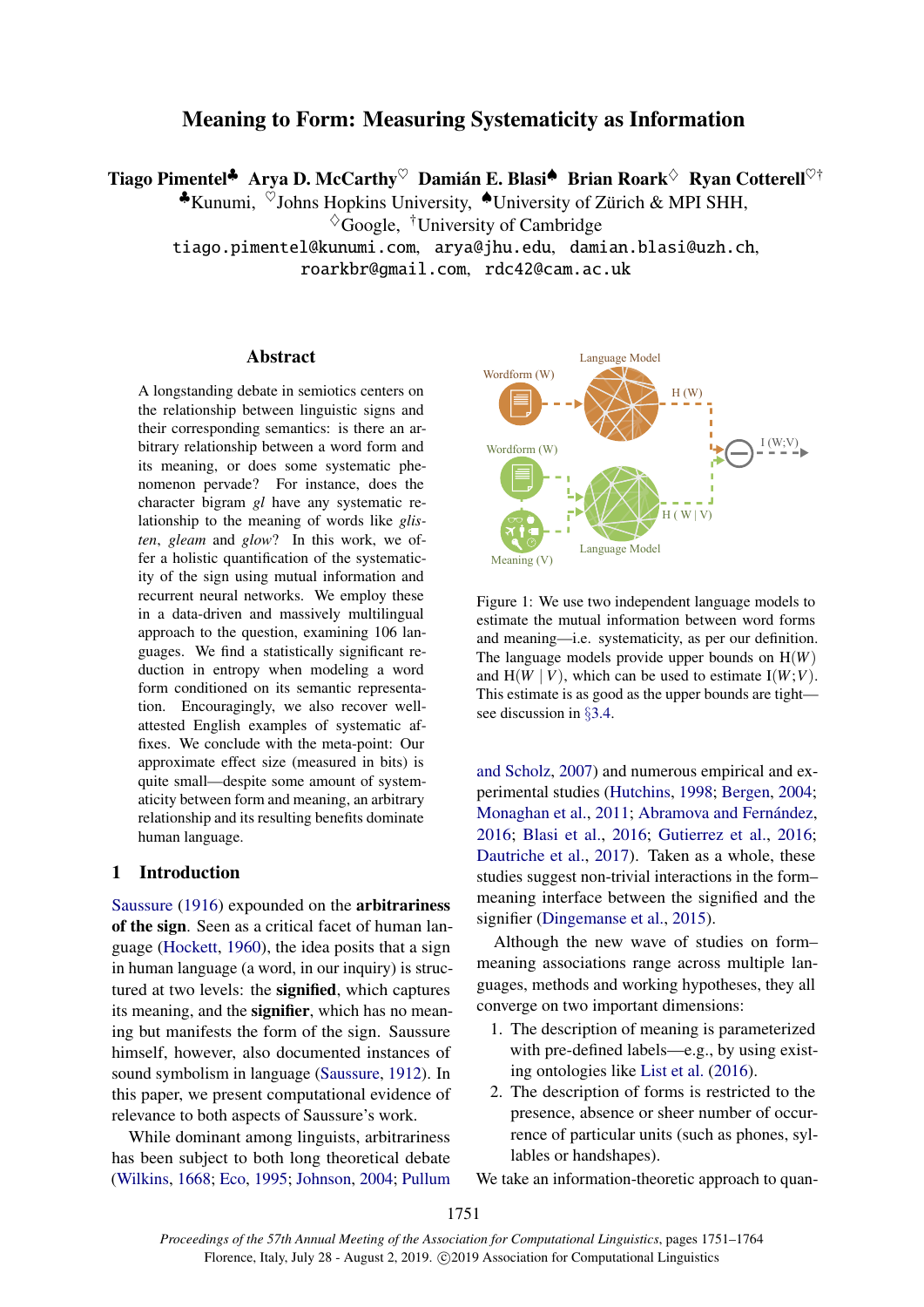tifying the relationship between form and meaning using flexible representations in both domains, rephrasing the question of systematicity: *How much does certainty of one reduce uncertainty of the other?* This gives an operationalization as the mutual information between form and meaning, when treating both as random variables—the signifier as a word's phone string representation in the International Phonetic Alphabet (IPA), and the signified as a distributed representation [\(Mikolov et al.,](#page-10-5) [2013\)](#page-10-5) for that word's lexical semantics, devoid of morphological or other subword information. We show how to estimate mutual information as the difference in entropy of two phone-level LSTM language models—one of which is conditioned on the semantic representation. This operationalization, depicted in [Figure 1,](#page-0-0) allows us to express the *global* effect of meaning on form in vocabulary datasets with wide semantic coverage.

In addition to this lexicon-level characterization of systematicity, we also show that this paradigm can be leveraged for studying more narrowlydefined form-meaning associations such as phonesthemes—submorphemic, meaning-bearing units in the style of [Gutierrez et al.](#page-9-4) [\(2016\)](#page-9-4). These short sound sequences typically suggest some aspect of meaning in the words that contain them, like *-ump* for rounded things in English. Previous computational studies, whether focusing on characterizing the degree of systematicity [\(Monaghan et al.,](#page-10-6) [2014b,](#page-10-6)[a,](#page-10-7) [2011;](#page-10-4) [Shillcock et al.,](#page-10-8) [2001\)](#page-10-8), discovering phonesthemes [\(Liu et al.,](#page-9-8) [2018\)](#page-9-8), or both [\(Gutierrez](#page-9-4) [et al.,](#page-9-4) [2016\)](#page-9-4), have invariably framed systematicity in terms of distances and/or similarities–the relation between word-form distance/similarity on the one hand (e.g., based on string edit distance) and semantic distance/similarity on the other (e.g., as defined within a semantic vector space). Our methods have the virtue of not relying on some predefined notion of similarity or distance in either domain for our measurement of systematicity.

Empirically, we focus on two experimental regimes. First, we focus on a large corpus (CELEX) of phone transcriptions in Dutch, English, and German. In these three languages, we find a significant yet small mutual information even when controlling for grammatical category. Second, we perform a massively multilingual exploration of sound– meaning systematicity (§[5.1\)](#page-5-0) on the NorthEuraLex corpus (Dellert and Jäger, [2017\)](#page-9-9). This corpus contains expanded Swadesh lists in 106 languages us-

ing a unified alphabet of phones. It contains 1016 words in each language, which is often not enough to detect systematicity—we trade the coverage of CELEX for the breadth of languages. Nevertheless, using our information-theoretic operationalization, in most of the languages considered (87 of 106), we find a statistically significant reduction in entropy of phone language modeling by conditioning on a word's meaning (§[5.2\)](#page-5-1). Finally, we find a weak positive correlation between our computed mutual information and human judgments of form– meaning relatedness.

#### 2 Systematic form-meaning associations

#### 2.1 Arbitrariness

The lack of a forceful association between form and meaning is regarded as a design feature of language [\(Hockett,](#page-9-0) [1960\)](#page-9-0). This arbitrariness of the sign is thought to provide a flexible and efficient way for encoding new referents [\(Monaghan et al.,](#page-10-4) [2011\)](#page-10-4). It has been claimed that it enhances learnability because newly acquired concepts can be paired to any word, instead of devising the word that properly places the concept in one's constellation of concepts [\(Gasser et al.,](#page-9-10) [2005\)](#page-9-10), and that it facilitates mental processing compared to an icon-based symbol system, in that the word–meaning map can be direct [\(Lupyan and Thompson-Schill,](#page-9-11) [2012\)](#page-9-11). Most importantly, decoupling form from meaning allows communication about things that are not directly grounded in percepts [\(Clark,](#page-9-12) [1998;](#page-9-12) [Dingemanse](#page-9-6) [et al.,](#page-9-6) [2015\)](#page-9-6). This opens the door to another of [Hockett](#page-9-0) [\(1960\)](#page-9-0)'s design features of language: duality of patterning [\(Martinet,](#page-9-13) [1949\)](#page-9-13), the idea that language exists on the level of meaningless units (the *distinctive*; typically phonemes) composed to form the level of meaningful units (the *significant*; typically morphemes).

## 2.2 Non-arbitrariness and systematicty

Contemporary research has established that nonarbitrary form-meaning associations in vocabulary are more common and diverse than previously thought [\(Dingemanse et al.,](#page-9-6) [2015\)](#page-9-6). Some non-arbitrary associations might be found repeatedly across unrelated languages presumably due to species-wide cognitive biases [\(Blasi et al.,](#page-8-2) [2016\)](#page-8-2), others are restricted to language-specific word classes that allow for more or less transparent iconic mappings – so-called *ideophones*, see Dinge-manse [\(2012;](#page-9-14) [2018\)](#page-9-15) – and yet others might emerge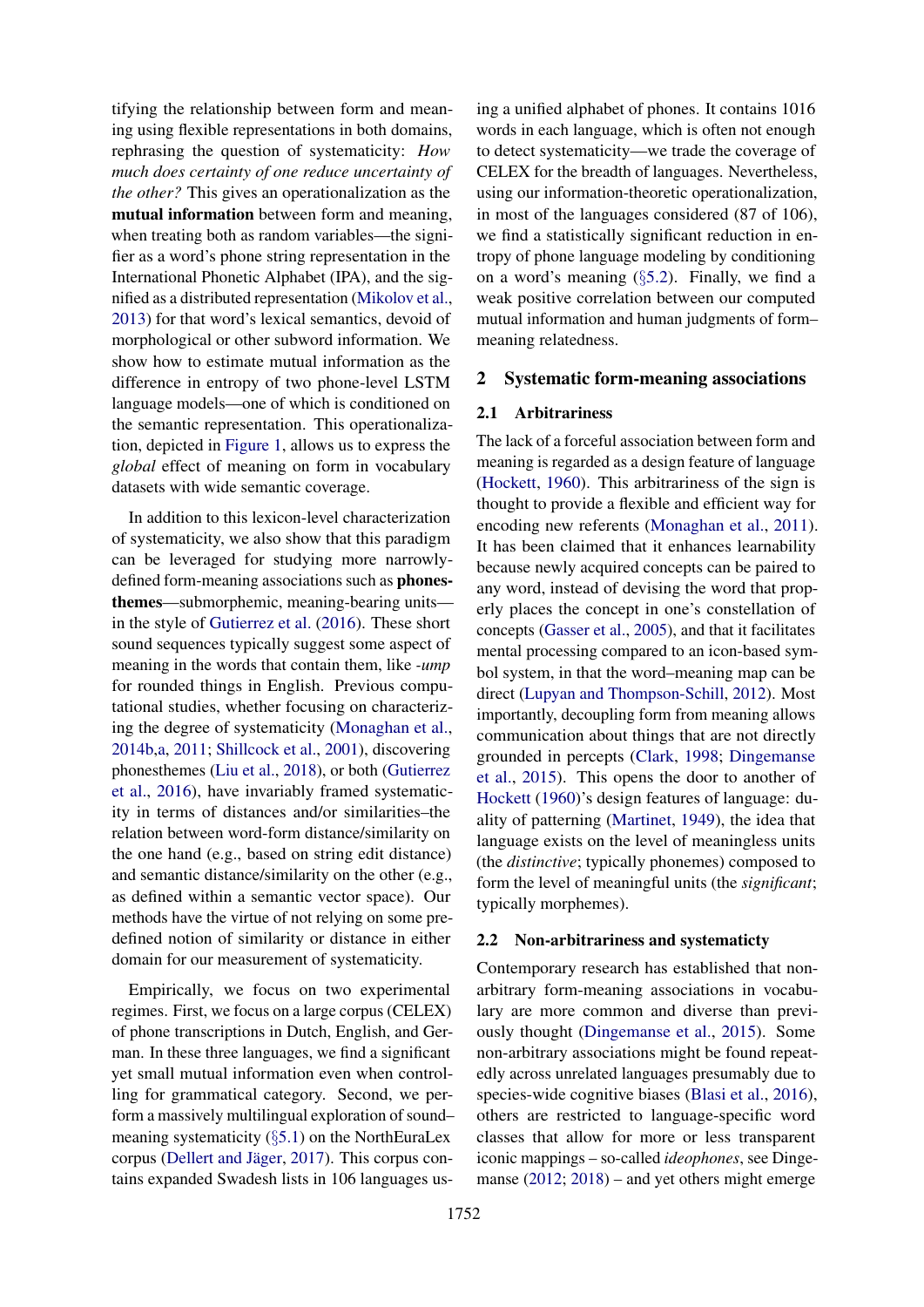from properties of discourse and usage rather than meaning per se [\(Piantadosi et al.,](#page-10-9) [2011\)](#page-10-9).

Systematicity is meant to cover all cases of nonarbitrary form-meaning associations of moderate to large presence in a vocabulary within a language [\(Dingemanse et al.,](#page-9-6) [2015\)](#page-9-6). In morphology-rich languages, systematic patterns are readily apparent: for instance, across a large number of languages recurring TAM markers or transitivity morphemes could be used to detect verbs, whereas case markers or nominalizing morphemes can serve as a cue for nouns. Yet a sizable portion of research on systematicity is geared towards subtle patterns at the word root level, beyond any ostensive rules of grammar.

By and large, systematicity is hailed as a trait easing language acquisition. It reduces the radical uncertainty humans find when first encountering a new word by providing clues about category and meaning [\(Monaghan et al.,](#page-10-7) [2014a\)](#page-10-7). Systematic patterns can display a large scope within a language: for instance, systematic associations distinguishing nouns from verbs have been found in every language where a comparison was performed systematically (e.g. [Monaghan et al.,](#page-10-10) [2007\)](#page-10-10). But at its extreme, systematicity would manifest as an ontology encoded phonetically, e.g., all plants begin with the letter 'g', and animals with the letter 'z' [\(Wilkins,](#page-10-2) [1668;](#page-10-2) [Eco,](#page-9-1) [1995\)](#page-9-1). As [Dingemanse et al.](#page-9-6) [\(2015\)](#page-9-6) note, a system of similar forms expressing similar meanings "would lead to high confusability of the very items most in need of differentiation".

#### 2.3 Phonesthemes

One particular systematic pattern comes in the form of phonesthemes [\(Firth,](#page-9-16) [1964\)](#page-9-16). These are submorphemic and mostly unproductive affixal units, usually flagging a relatively small semantic domain. A classic example in English is *gl-*, a prefix for words relating to light or vision, e.g. *glimmer*, *glisten*, *glitter*, *gleam*, *glow* and *glint* [\(Bergen,](#page-8-0) [2004\)](#page-8-0).

Phonesthemes have psychological import; they can be shown to accelerate reaction times in language processing [\(Hutchins,](#page-9-3) [1998;](#page-9-3) [Bergen,](#page-8-0) [2004;](#page-8-0) [Magnus,](#page-9-17) [2000\)](#page-9-17). They have been attested in English [\(Wallis,](#page-10-11) [1699;](#page-10-11) [Firth,](#page-9-18) [1930;](#page-9-18) [Marchand,](#page-9-19) [1959;](#page-9-19) [Bolinger,](#page-9-20) [1949,](#page-9-20) [2014\)](#page-9-21), Swedish [\(Abelin,](#page-8-3) [1999\)](#page-8-3), Japanese [\(Hamano,](#page-9-22) [1998\)](#page-9-22), Ojibwa [\(Rhodes,](#page-10-12) [1981\)](#page-10-12), Hmong [\(Ratliff,](#page-10-13) [1992\)](#page-10-13), and myriad Austronesian languages [\(McCune,](#page-9-23) [1985;](#page-9-23) [Blust,](#page-8-4) [1988\)](#page-8-4). In fact, as [Bergen](#page-8-0) [\(2004\)](#page-8-0) notes, "every systematic study of a particular language has produced results suggesting that that language has phonesthemes". [Liu](#page-9-8) [et al.](#page-9-8) [\(2018\)](#page-9-8) survey computational approaches for identifying phonesthemes.

# 3 Estimating Systematicity with Information Theory

# 3.1 Notation and formalization

Following [Shillcock et al.](#page-10-8) [\(2001\)](#page-10-8), we define a sign as a tuple  $(\mathbf{v}^{(i)}, \mathbf{w}^{(i)})$  of a word's distributional semantic representation (a vector) and its phone string representation (a word form). For a natural language with a set of phones  $\Sigma$  (including a special end-of-string token), we take the space of word forms to be  $\Sigma^*$ , with  $\mathbf{w}^{(i)} \in \Sigma^*$ . We treat the semantic space as a high-dimensional real vector space  $\mathbb{R}^d$ , with  $\mathbf{v}^{(i)} \in \mathbb{R}^d$ . The particular  $\mathbf{v}^{(i)}$  and w (*i*) are instances of random variables *V* and *W*.

Further, we want to hunt down potential phonesthemes; we define these to be phone sequences which, compared to others of their length, have a larger mutual information with their meaning. We eliminate positional confounds by examining only words' prefixes  $\mathbf{w}_{< k}$  and suffixes  $\mathbf{w}_{> k}$ .<sup>[1](#page-2-0)</sup>

## 3.2 A variational upper bound

Entropy, the workhorse of information theory, captures the uncertainty of a probability distribution. In our language modeling case, the quantity is

<span id="page-2-1"></span>
$$
H(W) \equiv \sum_{\mathbf{w} \in \Sigma^*} Pr(\mathbf{w}) \log \frac{1}{Pr(\mathbf{w})}.
$$
 (1)

Entropy is the average number of bits required to represent a string in the distribution, under an optimal coding scheme. When computing it, we are faced with two problems: We do not know the distribution over word-forms  $Pr(W)$  and, even if we did, computing [Equation 1](#page-2-1) requires summing over the infinite set of possible strings  $\Sigma^*$ .

We follow [Brown et al.](#page-9-24) [\(1992\)](#page-9-24) in tackling these problems together. Approximating Pr(*W*) with any known distribution  $Q(W)$ , we get a variational upper bound on  $H(W)$  from their cross-entropy, i.e.

$$
H(W) \leq H_Q(W)
$$
 (2a)

<span id="page-2-2"></span>
$$
= \sum_{\mathbf{w}\in\Sigma^*} \Pr(\mathbf{w}) \log \frac{1}{Q(\mathbf{w})}. \tag{2b}
$$

<span id="page-2-0"></span><sup>&</sup>lt;sup>1</sup> In line with, e.g., [Cucerzan and Yarowsky](#page-9-25) [\(2003\)](#page-9-25), we treat affixes as word-initial or word-final sequences, regardless of their status as attested morphological entities.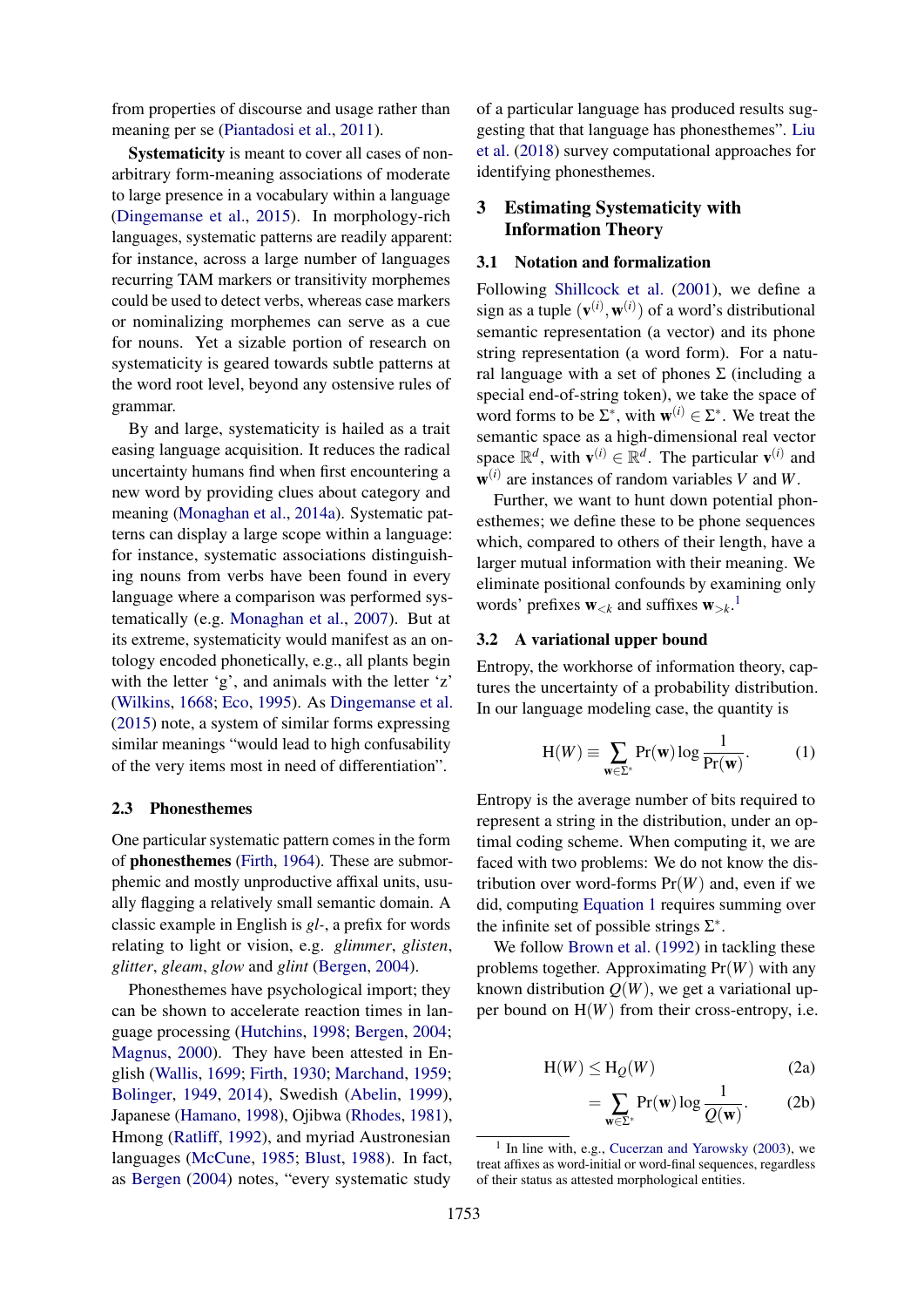[Equation 2b](#page-2-2) still requires knowledge of Pr(*W*) and involves an infinite sum, though. Nonetheless, we can use a finite set  $\tilde{W}$  of samples from  $Pr(W)$  to get an empirical estimate of this value.

$$
H_Q(W) \approx \frac{1}{N} \sum_{i=1}^{N} \log \frac{1}{Q(\tilde{\mathbf{w}}^{(i)})}, \quad \tilde{\mathbf{w}}^{(i)} \in \tilde{\mathbf{W}} \sim \text{Pr}(W)
$$
\n(3)

with equality if we let  $N \rightarrow \infty$ <sup>[2](#page-3-1)</sup>. We now use [Equa](#page-3-2)[tion 3](#page-3-2) as an estimate for the entropy of a lexicon.

Conditional entropy Conditional entropy reflects the average *additional* number of bits needed to represent an event, given knowledge of another random variable. If *V* completely determines *W*, then the quantity is 0. Conversely, if the variables are independent, then  $H(W) = H(W | V)$ . Analogously to the unconditional case, we can get an upper bound for the conditional entropy by approximating  $Pr(W | V)$  with another distribution *Q*.

$$
H_Q(W | V) \approx \frac{1}{N} \sum_{i=1}^{N} \log \frac{1}{Q(\tilde{\mathbf{w}}^{(i)} | \tilde{\mathbf{v}}^{(i)})}
$$
(4)

where  $(\tilde{\mathbf{w}}^{(i)}, \tilde{\mathbf{v}}^{(i)}) \sim \text{Pr}(W, V)$ .

# 3.3 Systematicity as mutual information

Mutual information (I) measures the amount of information (bits) that the knowledge of either form or meaning provides about the other. It is the difference between the entropy and conditional entropy:

$$
I(W;V) \equiv H(W) - H(W | V)
$$
 (5a)

$$
\approx \mathrm{H}_{Q}(W) - \mathrm{H}_{Q}(W \mid V). \tag{5b}
$$

Systematicity will thus be framed as (statistically significant) nonzero mutual information  $I(V;W)$ .

# <span id="page-3-0"></span>3.4 Learning *Q*

Our method relies on decomposing mutual information into a difference of entropies, as shown in [Equation 5b.](#page-3-3) We use upper bounds on both the entropy and conditional entropy measures, so our calculated mutual information is an estimate.

This estimate is as good as our bounds are tight, being perfect when  $Pr(W) = Q(W)$  and  $Pr(W|V) =$  $Q(W|V)$ . Still, as we subtract two upper bounds, we cannot guarantee that our MI estimate approaches the real MI from above or below because we do not know which of the entropies' bounds are

tighter. There is nothing *principled* that we can say about the result, except that it is consistent.

<span id="page-3-2"></span>The procedure for learning the distribution *Q* is, thus, essential to our method. We must first define a family of distributions Ψ from which *Q* is learned. Then, we learn  $Q \in \Psi$  by minimizing the righthand-size of [Equation 2b—](#page-2-2)which corresponds to maximum likelihood estimation

$$
Q = \arg\inf_{q \in \Psi} \frac{1}{N} \sum_{i=1}^{N} \log \frac{1}{q(\tilde{\mathbf{w}}^{(i)})}.
$$
 (6)

In this work, we employ a state-of-the-art phonelevel LSTM language model as our Ψ to approximate Pr(*W*) as closely as possible.

#### 3.5 Recurrent neural LM

A phone-level language model (LM) provides a probability distribution over  $\Sigma^*$ :

$$
Pr(\mathbf{w}) = \prod_{i=1}^{|\mathbf{w}|+1} Pr(w_i | \mathbf{w}_{< i}). \tag{7}
$$

Recurrent neural networks are great representation extractors, being able to model long dependencies—up to a few hundred tokens [\(Khan](#page-9-26)[delwal et al.,](#page-9-26) [2018\)](#page-9-26)—and complex distributions  $Pr(w_i | w_{\leq i})$  [\(Mikolov et al.,](#page-10-14) [2010;](#page-10-14) [Sundermeyer](#page-10-15) [et al.,](#page-10-15) [2012\)](#page-10-15). We choose LSTM language models in particular, the state-of-the-art for character-level language modeling [\(Merity et al.,](#page-10-16) [2018\)](#page-10-16).<sup>[3](#page-3-4)</sup>

<span id="page-3-5"></span><span id="page-3-3"></span>Our architecture embeds a word—a sequence of tokens  $w_i \in \Sigma$ —using an embedding lookup table, resulting in vectors  $z_i \in \mathbb{R}^d$ . These are fed into an LSTM, which produces high-dimensional representations of the sequence (hidden states):

$$
\mathbf{h}_{j} = \text{LSTM}(\mathbf{h}_{j-1}, \mathbf{z}_{j}), \quad j \in \{1, \dots, n+1\}, \tag{8}
$$

where  $h_0$  is the zero vector. Each hidden state is linearly transformed and fed into a softmax function, producing a distribution over the next phone:  $Pr(w_i | w_{\leq i}) = softmax(\mathbf{Wh}_i + \mathbf{b}).$ 

# 4 Experimental Design

#### 4.1 Datasets

We first analyze the CELEX database [\(Baayen](#page-8-5) [et al.,](#page-8-5) [1995\)](#page-8-5), which provides many word types for Dutch, English, and German. In measuring systematicity, we control for morphological variation by only considering monomorphemic words, as in

<span id="page-3-1"></span><sup>2</sup> This is a direct consequence of the law of large numbers.

<span id="page-3-4"></span><sup>&</sup>lt;sup>3</sup> Our tokens are phones rather than graphemes.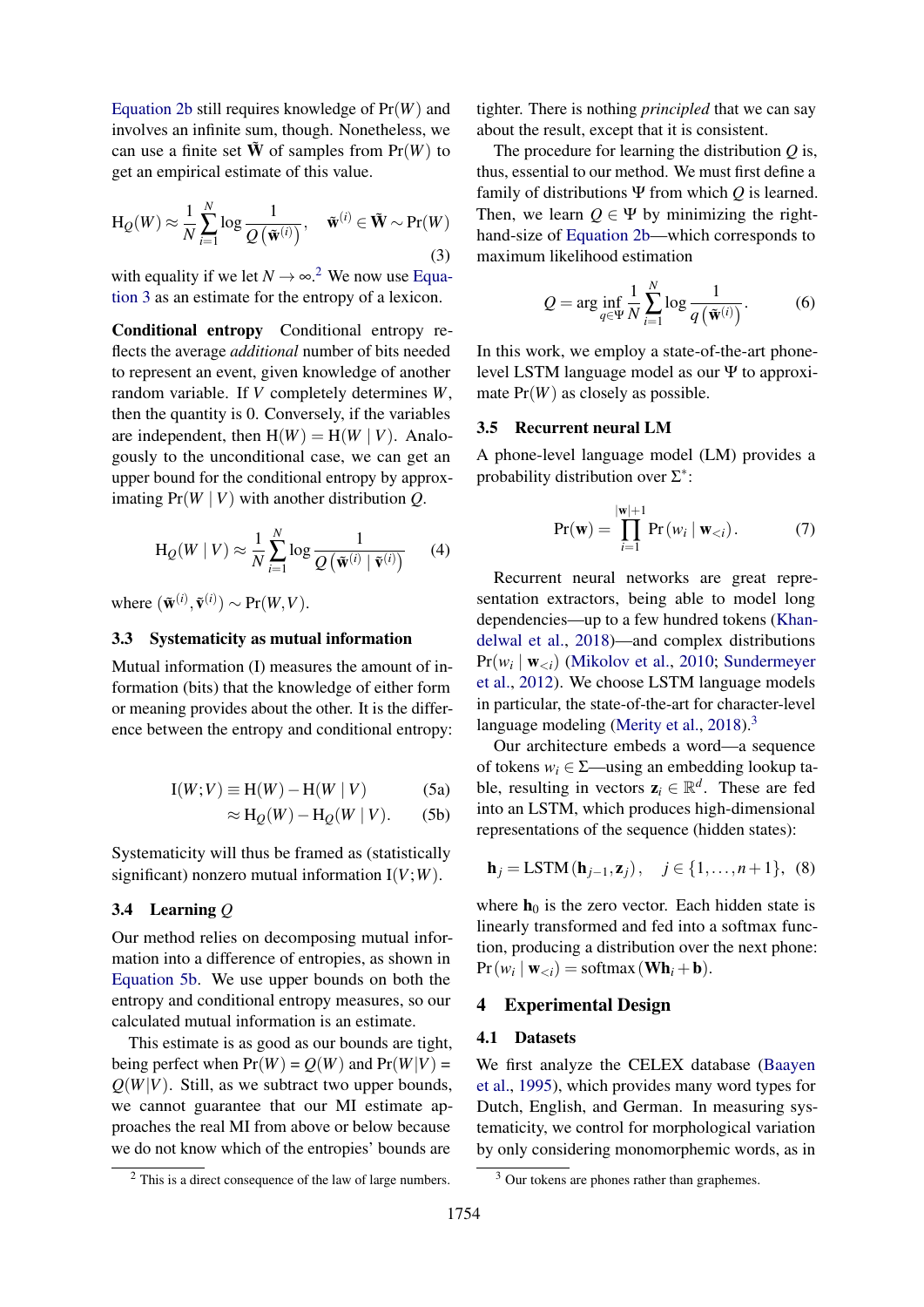[Dautriche et al.](#page-9-5) [\(2017\)](#page-9-5). Our type-level resource contains lemmata, eliminating the noisy effect of morphologically inflected forms. CELEX contains 6040 English, 3864 German, and 3603 Dutch lemmata for which we have embeddings.

While CELEX is a large, well annotated corpus, it only spans three lexically related languages. The NorthEuraLex database (Dellert and Jäger, [2017\)](#page-9-9) is thus appealing. It is a lexicon of 1016 "basic" concepts, written in a unified IPA scheme and aligned across 107 languages that span 21 language families (including isolates). $4$  While we cannot restrict NorthEuraLex to monomorphemic words (because it was not annotated by linguists and segmentation models are weak for its low-resource languages), it mainly contains word types for basic concepts e.g., animal names or verbs—so we are comfortable in the modeling assumption that the words are not decomposable into multiple morphemes.

Unlike [Dautriche et al.](#page-9-5) [\(2017\)](#page-9-5), who draw lexicons from Wikipedia, or [Otis and Sagi](#page-10-17) [\(2008\)](#page-10-17), we directly use a phone string representation, rather than their proxy of using each language's orthography. This makes our work the first to quantify the interface between phones and meaning in a massively multilingual setting.

[Blasi et al.](#page-8-2) [\(2016\)](#page-8-2) is the only large-scale exploration of phonetic representations that we find. They examine 40 aligned concepts over 4000 languages and identify that sound correspondences exist across the vast majority. Their resource [\(Wich](#page-10-18)[mann et al.,](#page-10-18) [2018\)](#page-10-18) does not have enough examples to train our language models, and we add to their findings by measuring a relationship *between form and meaning*, rather than form given meaning.

#### 4.2 Embeddings

We use pre-trained WORD2VEC representations as meaning vectors for the basic concepts. For CELEX, specific representations were pre-trained for each of the three languages.<sup>[5](#page-4-1)</sup> For NorthEuraLex, as its words are concept aligned, we use the same English vectors for all languages. Pragmatically, we choose English because its vectors have the largest coverage of the lexicon. This does not mean that we assume that semantic spaces

across languages to be strictly comparable. In fact, we would expect that more direct methods of estimating these vectors would be preferable if they were practical.

Note that the methods described above are likely underestimating the semantic systematicity in the data, for a couple of reasons. First, WORD2VEC and other related methods have been shown to do a better job at capturing general relatedness rather than semantic similarity per se [\(Hill et al.,](#page-9-27) [2015\)](#page-9-27). Second, our use of the English vectors across the concept-aligned corpora is a somewhat coarse expedient. To the extent that the English serves as a poor model for the other languages, we should expect smaller MI estimates. In short, we have chosen easy-to-replicate methods based on commonly used models, rather than extensively tuning our approach for these experiments, possibly at the expense of the size of the effect we observe.

To reduce spurious fitting to noise in the dataset, we reduce the dimensionality of these vectors from the original 300 to *d* while capturing maximal variance, using principal components analysis (PCA).

These resulting *d*-dimensional vectors are kept fixed while training the conditional language model. Each *d*-dimensional vector **v** is linearly transformed to serve as the initial hidden state of the conditional LSTM language model:

$$
\mathbf{h}_0 = \mathbf{W}^{(\nu)} \mathbf{v} + \mathbf{b}^{(\nu)}
$$
  
\n
$$
\mathbf{h}_j = \text{LSTM}(\mathbf{h}_{j-1}, \mathbf{z}_j), \quad j \in \{1, \dots, n+1\}.
$$

We reject morphologically informed embeddings (e.g., [Bojanowski et al.,](#page-8-6) [2017\)](#page-8-6) because this would be circular: We cannot question the arbitrariness of the form–meaning interface if the meaning representations are constructed with explicit information from the form. This is the same reason that we do not fine-tune the embeddings—our goal is to enforce as clean a separation as possible of model and form, then suss out what is inextricable.

#### 4.3 Controlling for grammatical category

The value of WORD2VEC comes from distilling more than just meaning. It also encodes the grammatical classes of words. Unfortunately, this is a trivial source of systematicity: if a language's lemmata for some class follow a regular pattern (such as the verbal infinitive endings in Romance languages), our model will have uncovered something meaningless. Prior work—e.g., [\(Dautriche et al.,](#page-9-5) [2017;](#page-9-5) [Gutierrez et al.,](#page-9-4) [2016\)](#page-9-4)—does not account for

<span id="page-4-0"></span><sup>4</sup> We omit Mandarin; the absence of tone annotations leaves its phonotactics greatly underspecified. All reported results are for the remaining 106 languages.

<span id="page-4-1"></span><sup>5</sup> We use Google's WORD2VEC representations pre-trained in Google News corpus for English, while WORD2VEC was trained using Wikipedia dumps for German and Dutch with default hyper-parameters.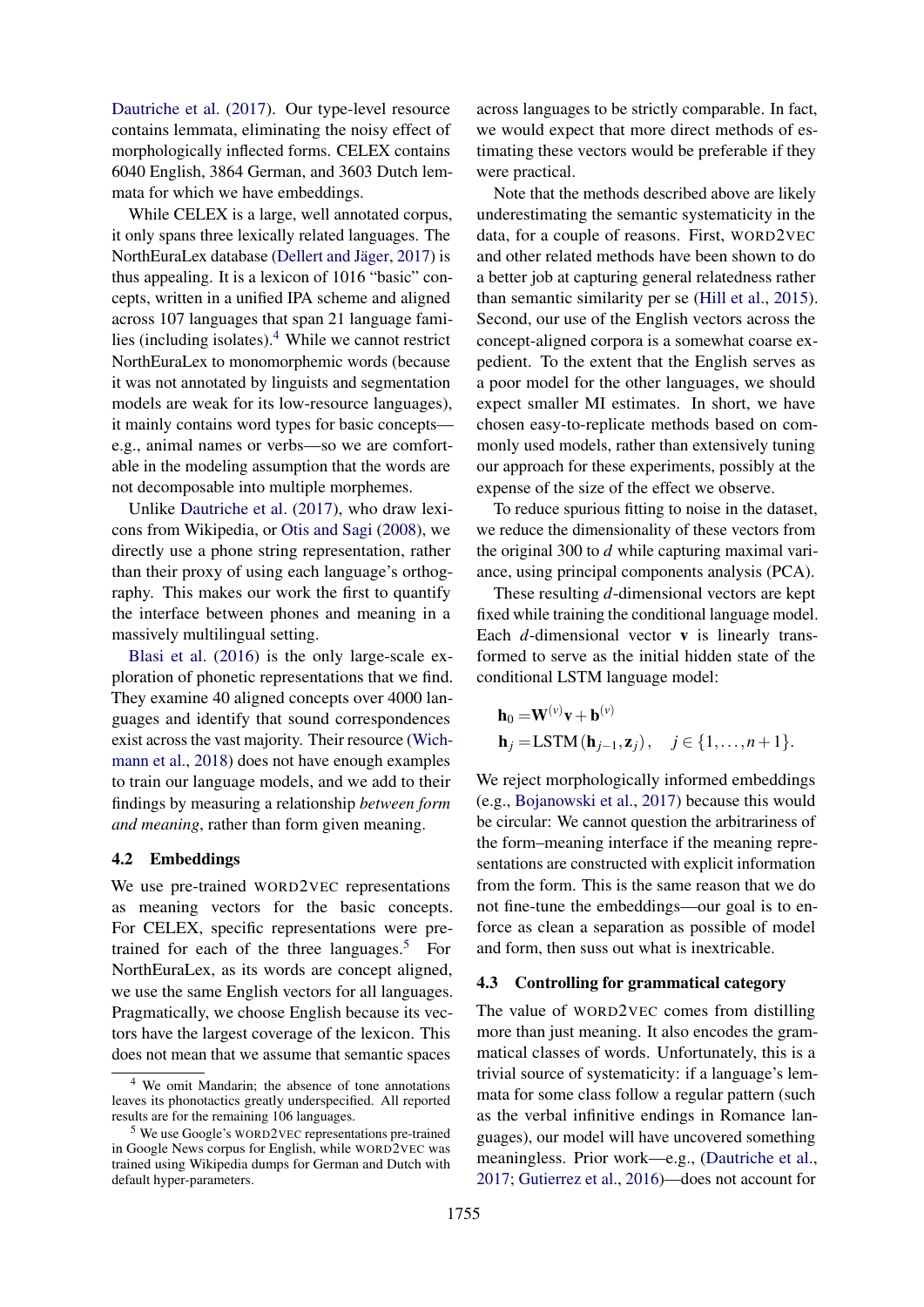this. To isolate factors like these, we can estimate the mutual information between word form and meaning, while conditioning on a third factor. The expression is similar to [Equation 5a:](#page-3-5)

$$
I(W;V | C) \equiv H(W | C) - H(W | V, C), \qquad (9)
$$

where  $C$  is our third factor—in this case, grammatical class.[6](#page-5-2)

Both CELEX and NorthEuraLex are annotated with grammatical classes for each word. We create a lookup embedding for each class in a language, then use the resulting representation as an initial hidden state to the LSTM ( $\mathbf{h}_0 = \mathbf{c}$ ). When conditioning on both meaning and class, we concatenate half-sized representations of the meaning (pre-trained) and class to create the first hidden state ( $\mathbf{h}_0 = [\mathbf{c}'; \mathbf{W}^{(\nu)} \mathbf{v}' + \mathbf{b}^{(\nu)}]$ ).

## 4.4 Hypothesis testing

We follow [Gutierrez et al.](#page-9-4) [\(2016\)](#page-9-4) and [Liu et al.](#page-9-8) [\(2018\)](#page-9-8) in using a permutation test to assess our statistical significance. In it, we randomly swap the sign of I values for each word, showing mutual information is significantly positive. Our null hypothesis, then, is that this value should be 0. Recomputing the average mutual information over many shufflings gives rise to an empirical *p*-value: asymptotically, it will be twice the fraction of permutations with a higher mutual information than the true lexicon. In our case, we used 100,000 random permutations.

## 4.5 Hyperparameters and optimization

We split both datasets into ten folds, using one fold for validation, another for testing, and the rest for training. We optimize all hyper-parameters with 50 rounds of Bayesian optimization—this includes the number of layers in the LSTM, its hidden size, the PCA size *d* used to compress the meaning vectors, and a dropout probability. Such an optimization is important to get tighter bounds for the entropies, as discussed in §[3.4.](#page-3-0) We use a Gaussian process prior and maximize the expected improvement on the validation set, as in [Snoek et al.](#page-10-19) [\(2012\)](#page-10-19). [7](#page-5-3)

## 5 Results and Analysis

# <span id="page-5-0"></span>5.1 Identifying systematicity

We find statistically significant nonzero mutual information in all three CELEX languages (Dutch, English, and German), using a permutation test to establish significance. This gives us grounds to reject the null hypothesis. We also find a statistically significant mutual information when conditioning entropies in words' grammar classes. These results are summarized in [Table 1.](#page-6-0)

But how much *could* the mutual information have been? A raw number of bits is not easily interpretable, so we provide another informationtheoretic quantity, the uncertainty coefficient, expressing the fraction of bits we can predict given the meaning:  $U(W | V) = \frac{I(W; V)}{H(W)}$ . The mutual information  $I(W;V)$  is upper-bounded by the language's entropy  $H(W)$ , so the uncertainty coefficient is between zero and one. $8$  For the CELEX data, we give the uncertainty coefficients with and without conditioning on part of speech in [Table 1.](#page-6-0)

By comparing results with and without conditioning on grammatical category, we see the importance of controlling for known factors of systematicity. As expected, all systematicity (mutual information) results are smaller when we condition on part of speech. After conditioning, systematicity remains present, though. In English, we can guess about 3.25% of the bits encoding the phone sequence, given the meaning. In Dutch and German, these quantities are higher. The effect size of systematicity in these languages, though, is small.

### <span id="page-5-1"></span>5.2 Broadly multilingual analysis

On the larger set of languages in NorthEuraLex, we see that 87 of the 106 languages have statistically significant systematicity ( $p < 0.05$ ), after Benjamini–Hochberg [\(1995\)](#page-8-7) corrections. When we control for grammatical classes  $(I(W;V | POS))$ , we still get significant systematicity across languages ( $p < 10^{-3}$ ). A per-language analysis, though, only finds statistical significance for 17 of them, after Benjamini–Hochberg [\(1995\)](#page-8-7) corrections. This evinces the importance of conditioning on grammatical category; without doing so, we would find a spurious result due to crafted, mor-

<span id="page-5-2"></span><sup>&</sup>lt;sup>6</sup> If markers of subclasses within a given part of speech are frequent, these may also emerge.

<span id="page-5-3"></span>Our implementation is available at [https://github.](https://github.com/tpimentelms/meaning2form) [com/tpimentelms/meaning2form](https://github.com/tpimentelms/meaning2form).

<span id="page-5-4"></span><sup>8</sup> Because of our estimation, it may be less than zero.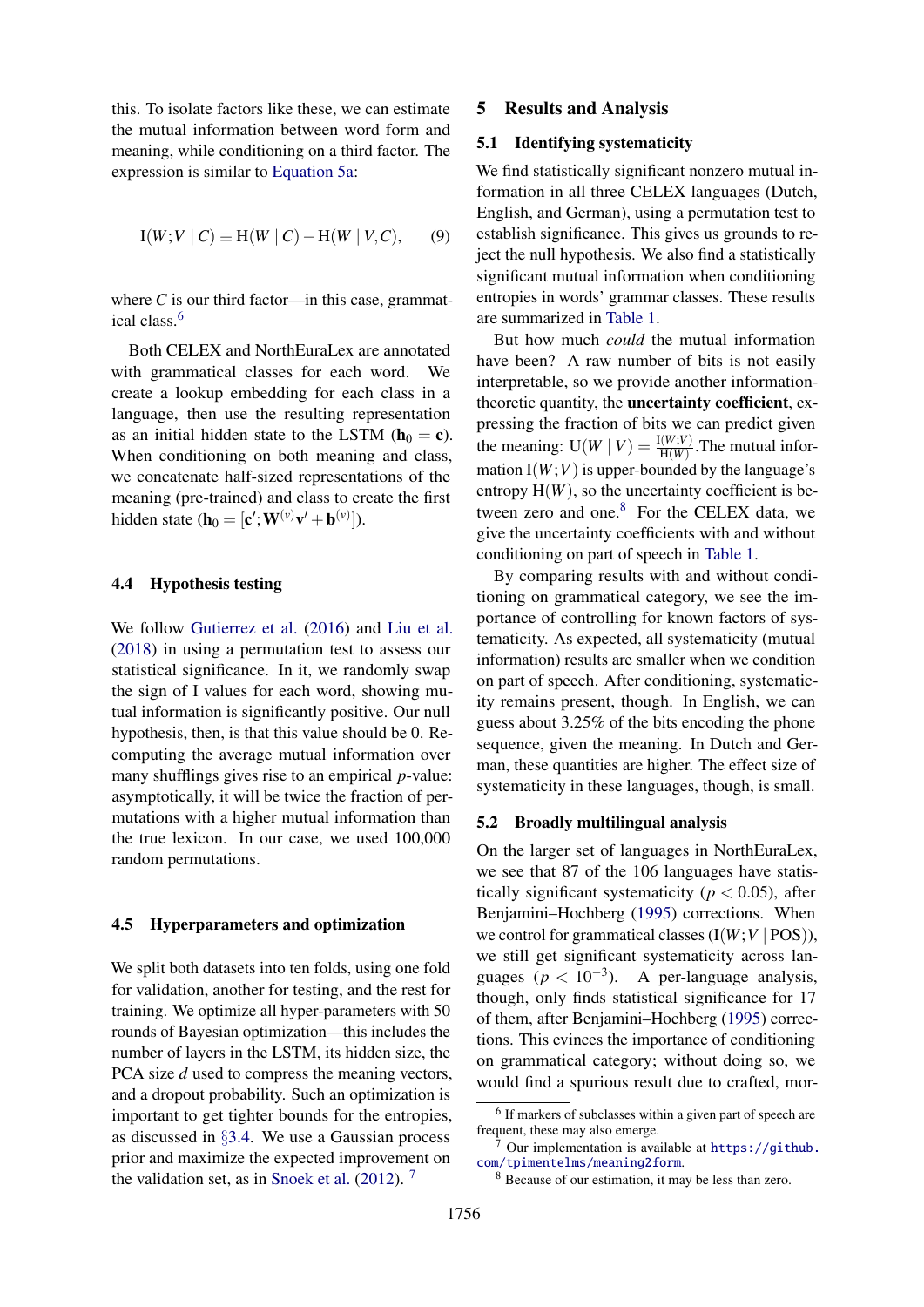<span id="page-6-0"></span>

|          |       | Systematicity |          |             | Systematicity controlling for POS tags |               |             |
|----------|-------|---------------|----------|-------------|----------------------------------------|---------------|-------------|
| Language | H(W)  | I(W;V)        | U(W   V) | Cohen's $d$ | I(W;V   POS)                           | U(W   V; POS) | Cohen's $d$ |
| English  | 3.401 | 0.110         | $3.24\%$ | 0.175       | 0.084                                  | $2.50\%$      | 0.133       |
| German   | 3.195 | 0.168         | $5.26\%$ | 0.221       | 0.154                                  | $4.84\%$      | 0.203       |
| Dutch    | 3.245 | 0.156         | 4.82%    | 0.222       | 0.089                                  | 2.84%         | 0.123       |

Table 1: Mutual information (in bits per phone), uncertainty coefficients, and Cohen's effect size results for CELEX. Per-phone word–form entropy added for comparison. All mutual information values are statistically significant  $(p < 10^{-5})$ , as tested with a permutation test with 10<sup>5</sup> permutations.

<span id="page-6-1"></span>

Figure 2: Mutual information and uncertainty coefficients for each language of NorthEuraLex.

phological systematicity. We present kernel density estimates for these results in Figure [2](#page-6-1) and give full results in [Appendix A.](#page-11-0) Across all languages, the average uncertainty coefficient was 1.37% (Cohen's *d* 0.1936). When controlling for grammatical classes, though, it was only 0.2% (Cohen's *d* 0.0287).

There were only 970 concepts with corresponding WORD2VEC representations in this dataset, and our language models easily overfit when conditioned on these. As we optimize the used number of PCA components (*d*) for these word embeddings, we can check its 'optimum' size. The average *d* across NorthEuraLex languages was only  $\approx 22$ , while on CELEX it was  $\approx 153$ . This might imply that the model couldn't find systematicity in some languages due to the dataset's small size—models were too prone to overfitting.

# 5.3 Fantastic phonesthemes and where to find them

As a phonestheme is, by definition, a sequence of phones that suggest a particular meaning, we expect them to have higher mutual information values when compared to other *k*-grams in the lexiconmeasured in bits per phone. To identify that a prefix of length  $k$ ,  $w_{\leq k}$ , is a phonestheme, we compare it to all such prefixes, being interested in the mutual information  $I(W_{\leq k}, V)$ . For each prefix in our dataset, we compute the average mutual information over all *n* words it appears in.We then sample  $10<sup>5</sup>$  other sets of *n* words and get their average mutual information. Each prefix is identified as a phones theme with a *p*-value of  $\frac{r}{10^5}$ , where *r* is how many comparison where it has a lower systematicity than the random sets. $9$  [Table 2](#page-7-0) shows identified phonesthemes for English, Dutch, and German.

Inspecting the German data, it is clear that some of these prefixes and affixes that we find are fossilized pieces of derivational etymology. Further, many of the endings in German are simply the verb ending -/ən/ with an additional preceding phone. Dutch and English are less patterned. While we find few examples in Dutch, all are extremely significant. It can be argued that two examples  $(-/d)$ and -/xt/) are not semantic markers but rather categorizing heads in the framework of distributed morphology [\(Marantz and Halle,](#page-9-28) [1993\)](#page-9-28)—suggestions that the words are nouns. Further, in English, we find other examples of fossilized morphology,  $(kom)$  and  $(lm)$ . In this sense, our found phonesthemes are related to another class of restrictedapplication subword: bound morphemes [\(Bloom](#page-8-8)[field,](#page-8-8) [1933;](#page-8-8) [Aronoff,](#page-8-9) [1976;](#page-8-9) [Spencer,](#page-10-20) [1991\)](#page-10-20), which carry known meaning and cannot occur alone.

From the list of English prefix phonesthemes we present here, all but /m/- and /kən/- find support in the literature [\(Hutchins,](#page-9-3) [1998;](#page-9-3) [Otis and Sagi,](#page-10-17) [2008;](#page-10-17) [Gutierrez et al.,](#page-9-4) [2016;](#page-9-4) [Liu et al.,](#page-9-8) [2018\)](#page-9-8). Furthermore, an interesting case is the suffix -/mp/, which is identified with a high confidence. This might be picking up on phonesthemes -/ump/ and -/amp/

<span id="page-6-2"></span><sup>&</sup>lt;sup>9</sup> While this explanation is specific to prefixes, we straightforwardly applied this to suffixes by reversing the word forms e.g. '*banana*' 7→ '*ananab*'.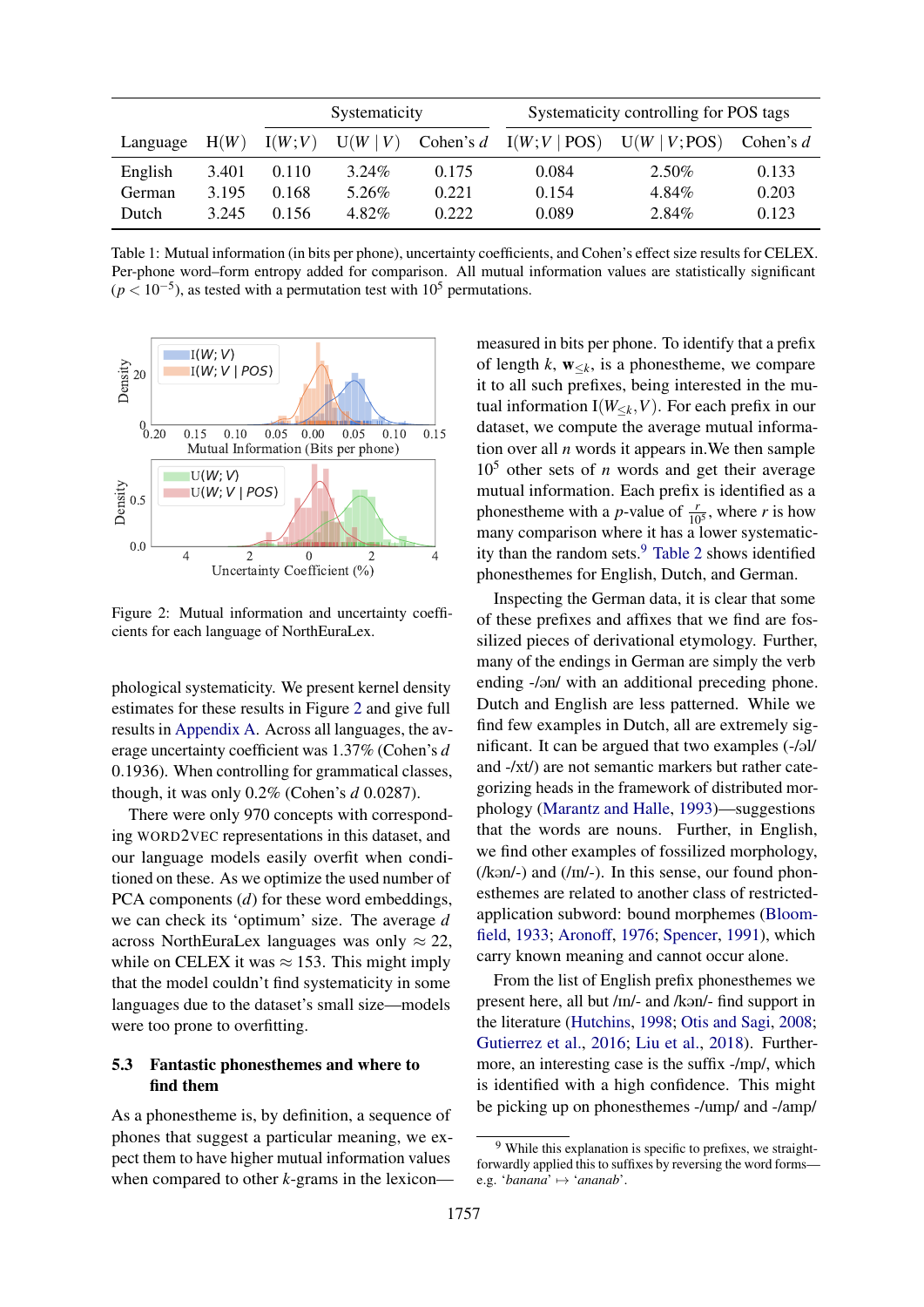<span id="page-7-0"></span>

| Language | Phonestheme           | Count | Examples                                                           | $p$ -value |
|----------|-----------------------|-------|--------------------------------------------------------------------|------------|
| Dutch    | $/sx$ /-              | 110   | schelp, schild, schot, shacht, schaar                              | < 0.00001  |
|          | $-/-1$                | 124   | kegel, nevel, beitel, vleugel, zetel                               | < 0.00001  |
|          | $-\frac{1}{x}$        | 42    | beicht, nacht, vocht, plicht, licht                                | < 0.00001  |
|          | $-l$ op/              | 21    | stop, shop, drop, top, bob                                         | 0.00068    |
| English  | $/$ m $/$ -           | 33    | infidel, intellect, institute, enigma, interim                     | < 0.00001  |
|          | $/sl$ -               | 59    | slop, slough, sluice, slim, slush                                  | < 0.00001  |
|          | $-$ /kt/              | 36    | aspect, object, fact, viaduct, tact                                | 0.00001    |
|          | $-$ /mə/              | 32    | panorama, asthma, trachoma, eczema, magma                          | 0.00002    |
|          | $-\frac{\mu}{2}$      | 44    | stump, cramp, pump, clamp, lump                                    | 0.00003    |
|          | $-\sqrt{am}/$         | 62    | millennium, amalgam, paroxysm, pogrom, jetsam                      | 0.00007    |
|          | $/f$ ]/-              | 64    | flaw, flake, fluff, flail, flash                                   | 0.00009    |
|          | $/bv$ -               | 35    | bum, bunch, bunk, butt, buck                                       | 0.00013    |
|          | $-\frac{\Gamma}{2}$   | 23    | hop, strop, plop, pop, flop                                        | 0.00032    |
|          | $/gl$ -               | 28    | gleam, gloom, glaze, glee, glum                                    | 0.00046    |
|          | $\sqrt{\text{sn}}$    | 38    | sneak, snide, snaffle, snout, snook                                | 0.00077    |
|          | $-ln$                 | 34    | henna, savanna, fauna, alumna, angina                              | 0.00102    |
|          | $-\frac{\pi q}{2}$    | 23    | swag, shag, bag, mag, gag                                          | 0.00107    |
|          | $/sw$ /-              | 43    | swamp, swoon, swish, swoop, swig                                   | 0.00112    |
|          | $/sI/-$               | 78    | silica, secede, silicone, secrete, cereal                          | 0.00198    |
|          | $-$ /kə/              | 22    | japonica, yucca, mica, hookah, circa                               | 0.00217    |
|          | $\sqrt{\text{se}}$ /- | 34    | shell, sheriff, shelf, chevron, shed                               | 0.00217    |
|          | /kən/-                | 31    | conceal, condemn, concert, construe, continue                      | 0.00429    |
| German   | $q_{\Theta}$          | 69    | geschehen, Gebiet, gering, Geruecht, gesinnt                       | < 0.00001  |
|          | $-\frac{\sin}{\sin}$  | 58    | rascheln, rumpeln, tummeln, torkeln, mogeln                        | < 0.00001  |
|          | $-/\mathrm{ln}/$      | 58    | rascheln, rumpeln, tummeln, torkeln, mogeln                        | < 0.00001  |
|          | $-/-$                 | 801   | goennen, saeen, besuchen, giessen, streiten                        | < 0.00001  |
|          | $/$ m $/$ -           | 34    | Indiz, indes, intern, innehaben, innerhalb                         | < 0.00001  |
|          | -\bə/-                | 32    | bestaetigen, beweisen, bewerkstelligen, betrachten, beschwichtigen | < 0.00001  |
|          | $-$ /pə/              | 36    | Lampe, Klappe, Kappe, Raupe, Wespe                                 | 0.00002    |
|          | $-1$ fən $/$          | 24    | dreschen, wischen, mischen, rauschen, lutschen                     | 0.00002    |
|          | /ʃl/-                 | 39    | schlagen, schlingen, schleifen, schleudern, schluepfen             | 0.00015    |
|          | $-\frac{\pi}{2}$      | 76    | backen, strecken, spucken, druecken, schmecken                     | 0.00016    |
|          | $-$ /tsən/            | 47    | blitzen, schwatzen, duzen, stanzen, einschmelzen                   | 0.00026    |
|          | $-$ /lən/             | 41    | quellen, prellen, johlen, bruellen, eilen                          | 0.00029    |
|          | $/ain/$ -             | 25    | einstehen, eintreiben, einmuenden, einfinden, eingedenk            | 0.00033    |
|          | $-\sqrt{IX}$          | 59    | reich, weich, bleich, gleich, Laich                                | 0.00033    |
|          | $/$ $\int$ n $/$ -    | 22    | schnitzen, schnalzen, schnappen, schnurren, schneiden              | 0.00036    |
|          | $/\text{fm}/$         | 23    | schmieren, schmieden, schmunzeln, schmoren, schmeissen             | 0.00077    |
|          | $/$ $\int$ V $/$ -    | 38    | schweben, schweifen, schwirren, schwellen, schwimmen               | 0.00124    |
|          | $-Iran/$              | 62    | servieren, wehren, sparen, kapieren, hantieren                     | 0.00247    |
|          | $/br/-$               | 35    | brausen, bremsen, brechen, brennen, brauen                         | 0.00258    |
|          | $-/t0$ /              | 86    | Paste, Quote, Kette, vierte, Sorte                                 | 0.00281    |
|          | $-ln$ ə/              | 66    | Traene, Tonne, Laterne, Fahne, Spinne                              | 0.00354    |
|          | $-\sqrt{arn}$         | 70    | schillern, schimmern, kapern, knattern, rattern                    | 0.00365    |

Table 2: Discovered phonesthemes, represented as IPA, in Dutch, English, and German, sorted *p*-values according to the Benjamini–Hochberg [\(1995\)](#page-8-7) correction. Count refers to the number of types in our corpus with that affix.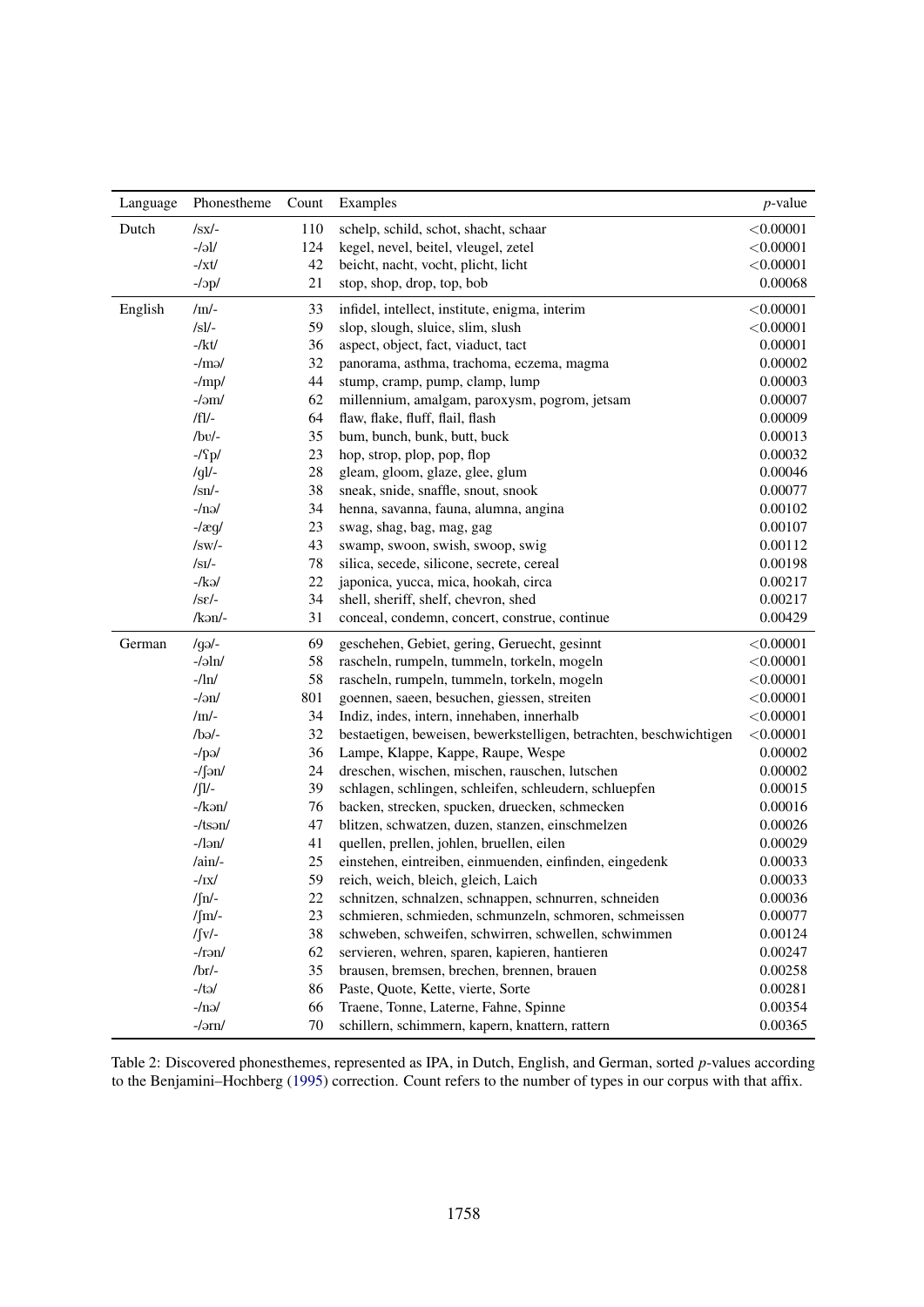from [Hutchins](#page-9-3) [\(1998\)](#page-9-3)'s list.

#### 5.4 Correlation with human judgments

As a final, albeit weak, validation of our model, we consider how well our computed systematicity compares to human judgments [\(Hutchins,](#page-9-3) [1998;](#page-9-3) [Gutierrez et al.,](#page-9-4) [2016;](#page-9-4) [Liu et al.,](#page-9-8) [2018\)](#page-9-8). We turn to the survey data of [Liu et al.](#page-9-8) [\(2018\)](#page-9-8), in which workers on Amazon Mechanical Turk gave a 1-to-5 judgment of how well a word's form suited its meaning. For each of their model's top 15 predicted phonesthemes and 15 random non-predicted phonesthemes, the authors chose five words containing the prefix for workers to evaluate.<sup>[10](#page-8-10)</sup> Comparing these judgments to our model-computed estimates of mutual information  $I(W_{<2};V)$ , we find a weak, positive Spearman's rank correlation ( $\rho = 0.352$ ) with  $p = 0.03$ ). This shows that prefixes for which we find higher systematicity—according to mutual information—also tend to have higher humanjudged systematicity.

# 6 Conclusion

We have revisited the linguistic question of the arbitrariness—and the systematicity—of the sign. We have framed the question on informationtheoretic grounds, estimating entropies by state-ofthe-art neural language modeling. We find evidence in 87 of 106 languages for a significant systematic pattern between form and meaning, reducing approximately 5% of the phone-sequence uncertainty of German lexicons and 2.5% in English and Dutch, when controlling for part of speech.

We have identified meaningful phonesthemes according to our operationalization, and we have good precision—all but two of our English phonesthemes are attested in prior work. An avenue for future work is connecting our discovered phonesthemes to putative meanings, as done by [Abramova](#page-8-11) [et al.](#page-8-11)  $(2013)$  and Abramova and Fernández  $(2016)$ .

The low uncertainty reduction suggests that the lexicon is still largely arbitrary. According to the information-theoretic perspective of [Monaghan](#page-10-4) [et al.](#page-10-4) [\(2011\)](#page-10-4), an optimal lexicon has an arbitrary mapping between form and meaning. If this is true, then a large amount of these benefits do accrue to language; that is, given the small degree of systematicity, we lose little of the benefit.

# Acknowledgments

The authors would like to thank Mark Dingemanse, Adina Williams, and the anonymous reviewers for valuable insights and useful suggestions.

# References

- <span id="page-8-3"></span>Åsa Abelin. 1999. Studies in sound symbolism. Ph.D. thesis, Department of Linguistics, Göteborg University Göteborg.
- <span id="page-8-1"></span>Ekaterina Abramova and Raquel Fernández. 2016. [Questioning arbitrariness in language: a data-driven](http://www.aclweb.org/anthology/N16-1038) [study of conventional iconicity.](http://www.aclweb.org/anthology/N16-1038) In *Proceedings of the 2016 Conference of the North American Chapter of the Association for Computational Linguistics: Human Language Technologies*, pages 343– 352, San Diego, California. Association for Computational Linguistics.
- <span id="page-8-11"></span>Ekaterina Abramova, Raquel Fernández, and Federico Sangati. 2013. Automatic labeling of phonesthemic senses. In *Proceedings of the Annual Meeting of the Cognitive Science Society*, volume 35.
- <span id="page-8-9"></span>Mark Aronoff. 1976. Word formation in generative grammar. *Linguistic Inquiry Monographs Cambridge, Mass.*, 1:1–134.
- <span id="page-8-5"></span>R Harald Baayen, Richard Piepenbrock, and Leon Gulikers. 1995. The CELEX2 lexical database (release 2); LDC96L14. *Distributed by the Linguistic Data Consortium, University of Pennsylvania, web download*.
- <span id="page-8-7"></span>Yoav Benjamini and Yosef Hochberg. 1995. [Control](http://www.jstor.org/stable/2346101)[ling the false discovery rate: A practical and pow](http://www.jstor.org/stable/2346101)[erful approach to multiple testing.](http://www.jstor.org/stable/2346101) *Journal of the Royal Statistical Society. Series B (Methodological)*, 57(1):289–300.
- <span id="page-8-0"></span>Benjamin K Bergen. 2004. The psychological reality of phonaesthemes. *Language*, 80(2):290–311.
- <span id="page-8-2"></span>Damián E. Blasi, Søren Wichmann, Harald Hammarström, Peter F. Stadler, and Morten H. Christiansen. 2016. [Sound–meaning association biases](https://doi.org/10.1073/pnas.1605782113) [evidenced across thousands of languages.](https://doi.org/10.1073/pnas.1605782113) *Proceedings of the National Academy of Sciences*, 113(39):10818–10823.
- <span id="page-8-8"></span>Leonard Bloomfield. 1933. *Language*. Holt, Rinehart and Winston.
- <span id="page-8-4"></span>Robert A Blust. 1988. *Austronesian root theory: An essay on the limits of morphology*, volume 19. John Benjamins Publishing.
- <span id="page-8-6"></span>Piotr Bojanowski, Edouard Grave, Armand Joulin, and Tomas Mikolov. 2017. [Enriching word vectors with](http://aclweb.org/anthology/Q17-1010) [subword information.](http://aclweb.org/anthology/Q17-1010) *Transactions of the Association for Computational Linguistics*, 5:135–146.

<span id="page-8-10"></span><sup>10</sup> Of the 150 judgements in their dataset, only 35 were in ours as well, so we restrict our analysis to them. This is a weak signal for our model's validity.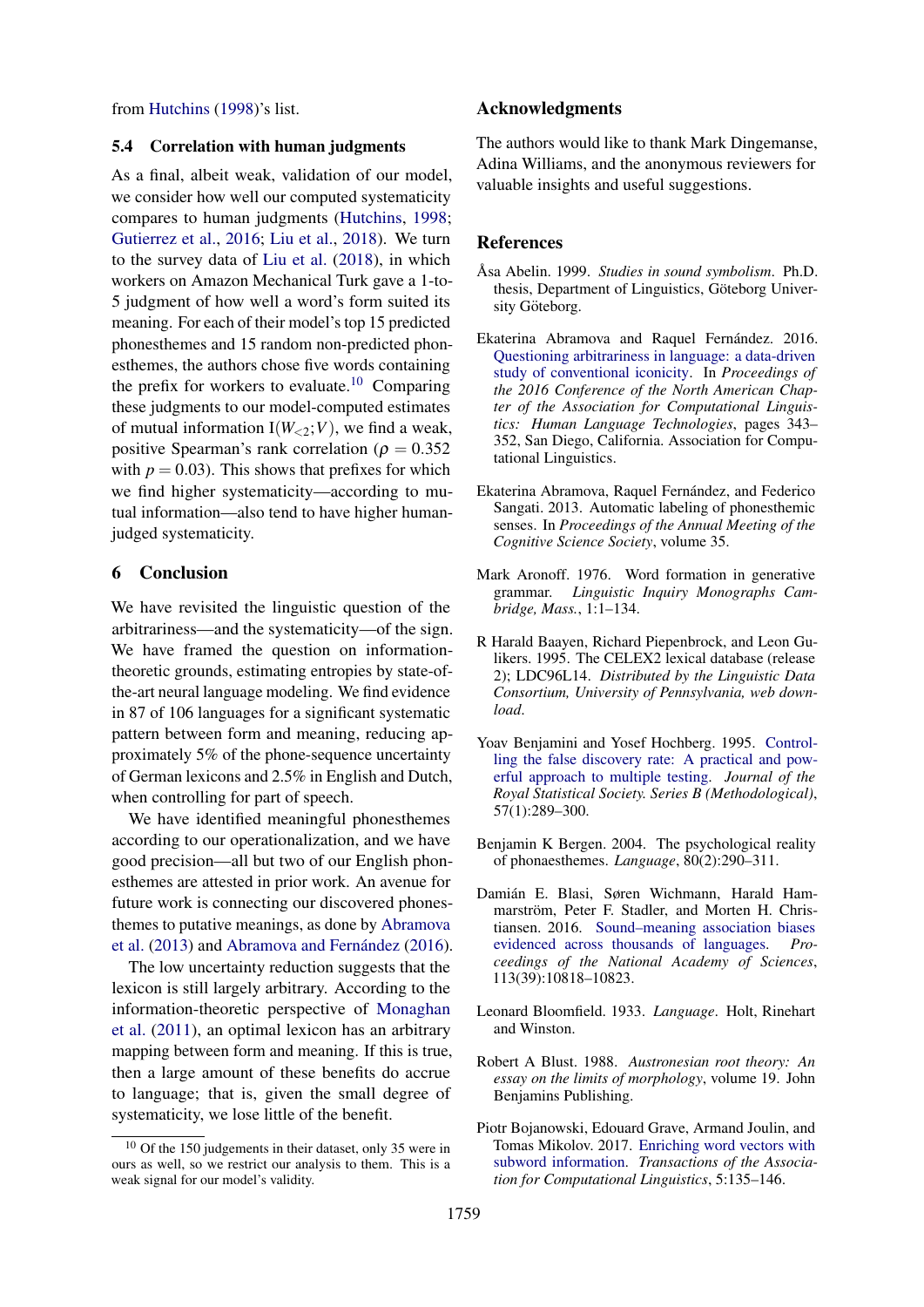- <span id="page-9-21"></span>Dwight Bolinger. 2014. *Language-the loaded weapon: The use and abuse of language today*. Routledge.
- <span id="page-9-20"></span>Dwight L Bolinger. 1949. The sign is not arbitrary. *Thesaurus*, 1(1):52–62.
- <span id="page-9-24"></span>Peter F. Brown, Vincent J. Della Pietra, Robert L. Mercer, Stephen A. Della Pietra, and Jennifer C. Lai. 1992. [An estimate of an upper bound for the entropy](http://dl.acm.org/citation.cfm?id=146680.146685) [of English.](http://dl.acm.org/citation.cfm?id=146680.146685) *Comput. Linguist.*, 18(1):31–40.
- <span id="page-9-12"></span>Andy Clark. 1998. *[Magic words: how language aug](https://doi.org/10.1017/CBO9780511597909.011)[ments human computation](https://doi.org/10.1017/CBO9780511597909.011)*, pages 162–183. Cambridge University Press.
- <span id="page-9-25"></span>Silviu Cucerzan and David Yarowsky. 2003. [Mini](http://aclweb.org/anthology/N03-1006)[mally supervised induction of grammatical gender.](http://aclweb.org/anthology/N03-1006) In *Proceedings of the 2003 Human Language Technology Conference of the North American Chapter of the Association for Computational Linguistics*.
- <span id="page-9-5"></span>Isabelle Dautriche, Kyle Mahowald, Edward Gibson, and Steven T. Piantadosi. 2017. [Wordform similar](https://doi.org/10.1111/cogs.12453)[ity increases with semantic similarity: An analysis](https://doi.org/10.1111/cogs.12453) [of 100 languages.](https://doi.org/10.1111/cogs.12453) *Cognitive Science*, 41(8):2149– 2169.
- <span id="page-9-9"></span>Johannes Dellert and Gerhard Jäger. 2017.<br>
NorthEuraLex (version 0.9). Eberhard-Karls NorthEuraLex (version 0.9).  $University$  *Tübingen: Tübingen.*
- <span id="page-9-14"></span>Mark Dingemanse. 2012. [Advances in the cross](https://doi.org/10.1002/lnc3.361)[linguistic study of ideophones.](https://doi.org/10.1002/lnc3.361) *Language and Linguistics Compass*, 6(10):654–672.
- <span id="page-9-15"></span>Mark Dingemanse. 2018. Redrawing the margins of language: Lessons from research on ideophones. *Glossa: A Journal of General Linguistics*, 3(1).
- <span id="page-9-6"></span>Mark Dingemanse, Damián E. Blasi, Gary Lupyan, Morten H. Christiansen, and Padraic Monaghan. 2015. [Arbitrariness, iconicity, and systematicity in](https://doi.org/https://doi.org/10.1016/j.tics.2015.07.013) [language.](https://doi.org/https://doi.org/10.1016/j.tics.2015.07.013) *Trends in Cognitive Sciences*, 19(10):603 – 615.
- <span id="page-9-1"></span>Umberto Eco. 1995. *The Search for the Perfect Language (The Making of Europe)*. Wiley-Blackwell.
- <span id="page-9-18"></span>John Rupert Firth. 1930. Speech [reprinted in The Tongues of Men & Speech, 1964].
- <span id="page-9-16"></span>J.R. Firth. 1964. *[The tongues of men, and Speech](https://books.google.com/books?id=_LlrAAAAIAAJ)*. Oxford University Press.
- <span id="page-9-10"></span>Michael Gasser, Nitya Sethuraman, and Stephen Hockema. 2005. Iconicity in expressives: An empirical investigation. *Experimental and empirical methods. Stanford, CA: CSLI Publications*.
- <span id="page-9-4"></span>E. Dario Gutierrez, Roger Levy, and Benjamin Bergen. 2016. [Finding non-arbitrary form-meaning system](https://doi.org/10.18653/v1/P16-1225)[aticity using string-metric learning for kernel regres](https://doi.org/10.18653/v1/P16-1225)[sion.](https://doi.org/10.18653/v1/P16-1225) In *Proceedings of the 54th Annual Meeting of the Association for Computational Linguistics (Volume 1: Long Papers)*, pages 2379–2388. Association for Computational Linguistics.
- <span id="page-9-22"></span>Shoko Hamano. 1998. *The Sound-Symbolic System of Japanese*. ERIC.
- <span id="page-9-27"></span>Felix Hill, Roi Reichart, and Anna Korhonen. 2015. [SimLex-999: Evaluating semantic models with \(gen](https://doi.org/10.1162/COLI_a_00237)[uine\) similarity estimation.](https://doi.org/10.1162/COLI_a_00237) *Computational Linguistics*, 41(4):665–695.
- <span id="page-9-0"></span>C. F. Hockett. 1960. [The Origin of Speech.](https://doi.org/10.1038/scientificamerican0960-88) *Scientific American*, 203:88–96.
- <span id="page-9-3"></span>Sharon Suzanne Hutchins. 1998. *The psychological reality, variability, and compositionality of English phonesthemes*. Ph.D. thesis, Emory University.
- <span id="page-9-2"></span>Kent Johnson. 2004. On the systematicity of language and thought. *Journal of Philosophy*, 101(3):111– 139.
- <span id="page-9-26"></span>Urvashi Khandelwal, He He, Peng Qi, and Dan Jurafsky. 2018. [Sharp nearby, fuzzy far away: How neu](http://aclweb.org/anthology/P18-1027)[ral language models use context.](http://aclweb.org/anthology/P18-1027) In *Proceedings of the 56th Annual Meeting of the Association for Computational Linguistics (Volume 1: Long Papers)*, pages 284–294. Association for Computational Linguistics.
- <span id="page-9-7"></span>Johann-Mattis List, Michael Cysouw, and Robert Forkel. 2016. [Concepticon: A resource for the link](https://www.aclweb.org/anthology/L16-1379)[ing of concept lists.](https://www.aclweb.org/anthology/L16-1379) In *Proceedings of the Tenth International Conference on Language Resources and Evaluation (LREC 2016)*, pages 2393–2400, Portorož, Slovenia. European Language Resources Association (ELRA).
- <span id="page-9-8"></span>Nelson F. Liu, Gina-Anne Levow, and Noah A. Smith. 2018. [Discovering phonesthemes with sparse regu](https://doi.org/10.18653/v1/W18-1206)[larization.](https://doi.org/10.18653/v1/W18-1206) In *Proceedings of the Second Workshop on Subword/Character LEvel Models*, pages 49–54. Association for Computational Linguistics.
- <span id="page-9-11"></span>Gary Lupyan and Sharon L Thompson-Schill. 2012. [The evocative power of words: activation of con](https://doi.org/10.1037/a0024904)[cepts by verbal and nonverbal means.](https://doi.org/10.1037/a0024904) *Journal of experimental psychology. General*, 141(1):170–186.
- <span id="page-9-17"></span>Margaret Magnus. 2000. *What's in a Word? Evidence for Phonosemantics*. Ph.D. thesis, Norwegian University of Science and Technology.
- <span id="page-9-28"></span>Alec Marantz and Morris Halle. 1993. Distributed morphology and the pieces of inflection. *The view from Building*, 20:1–52.
- <span id="page-9-19"></span>Hans Marchand. 1959. Phonetic symbolism in english wordformation. *Indogermanische Forschungen*, 64:146.
- <span id="page-9-13"></span>André Martinet. 1949. La double articulation linguistique. *Travaux du Cercle linguistique de Copenhague*, 5:30–37.
- <span id="page-9-23"></span>Keith Michael McCune. 1985. *The internal structure of Indonesian roots*. Ph.D. thesis, University of Michigan.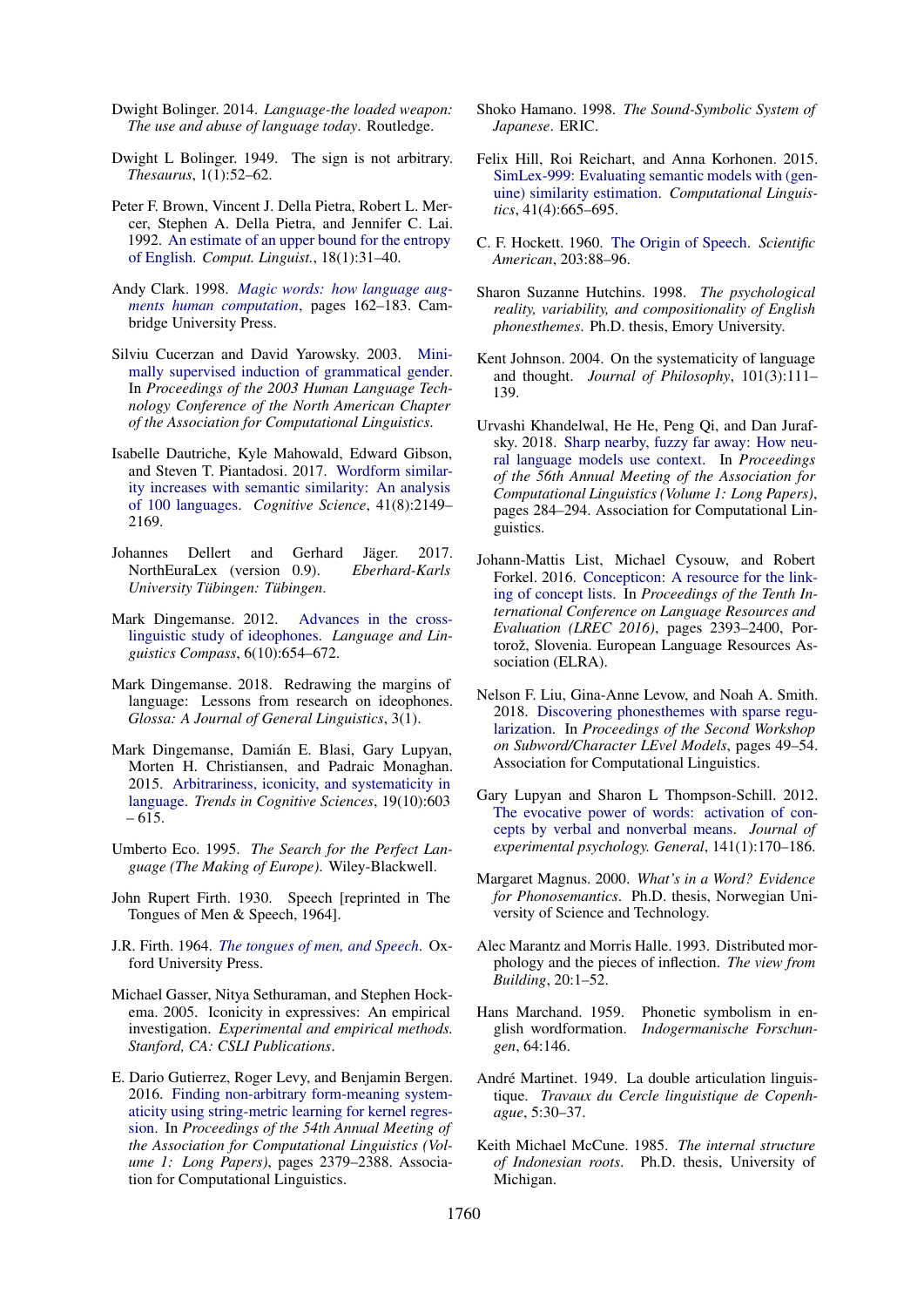- <span id="page-10-16"></span>Stephen Merity, Nitish Shirish Keskar, and Richard Socher. 2018. [An analysis of neural language mod](http://arxiv.org/abs/1803.08240)[eling at multiple scales.](http://arxiv.org/abs/1803.08240) *CoRR*, abs/1803.08240.
- <span id="page-10-5"></span>Tomas Mikolov, Kai Chen, Greg Corrado, and Jeffrey Dean. 2013. [Efficient estimation of word represen](http://dblp.uni-trier.de/db/journals/corr/corr1301.html#abs-1301-3781)[tations in vector space.](http://dblp.uni-trier.de/db/journals/corr/corr1301.html#abs-1301-3781) *CoRR*, abs/1301.3781.
- <span id="page-10-14"></span>Tomáš Mikolov, Martin Karafiát, Lukáš Burget, Jan Černockỳ, and Sanjeev Khudanpur. 2010. Recurrent neural network based language model. In *Eleventh annual conference of the international speech communication association*.
- <span id="page-10-10"></span>Padraic Monaghan, Morten H Christiansen, and Nick Chater. 2007. The phonological-distributional coherence hypothesis: Cross-linguistic evidence in language acquisition. *Cognitive psychology*, 55(4):259–305.
- <span id="page-10-4"></span>Padraic Monaghan, Morten H. Christiansen, and Stanka A. Fitneva. 2011. [The arbitrariness of the](https://doi.org/10.1037/a0022924) [sign: Learning advantages from the structure of the](https://doi.org/10.1037/a0022924) [vocabulary.](https://doi.org/10.1037/a0022924) *Journal of Experimental Psychology: General*, 140(3):325–347.
- <span id="page-10-7"></span>Padraic Monaghan, Gary Lupyan, and Morten Christiansen. 2014a. The systematicity of the sign: Modeling activation of semantic attributes from nonwords. In *Proceedings of the Annual Meeting of the Cognitive Science Society*, volume 36.
- <span id="page-10-6"></span>Padraic Monaghan, Richard C. Shillcock, Morten H. Christiansen, and Simon Kirby. 2014b. [How ar](https://doi.org/10.1098/rstb.2013.0299)[bitrary is language?](https://doi.org/10.1098/rstb.2013.0299) *Philosophical Transactions of the Royal Society B: Biological Sciences*, 369:20130299.
- <span id="page-10-17"></span>Katya Otis and Eyal Sagi. 2008. Phonaesthemes: A corpus-based analysis. In *Proceedings of the Annual Meeting of the Cognitive Science Society*, volume 30.
- <span id="page-10-9"></span>Steven T. Piantadosi, Harry Tily, and Edward Gibson. 2011. [Word lengths are optimized for efficient com](https://doi.org/10.1073/pnas.1012551108)[munication.](https://doi.org/10.1073/pnas.1012551108) *Proceedings of the National Academy of Sciences*, 108(9):3526–3529.
- <span id="page-10-3"></span>Geoffrey K Pullum and Barbara C Scholz. 2007. Systematicity and natural language syntax. *Croatian Journal of Philosophy*, 7(21):375–402.
- <span id="page-10-13"></span>M.S. Ratliff. 1992. *[Meaningful Tone: A Study of Tonal](https://books.google.com/books?id=BG9hQgAACAAJ) [Morphology in Compounds, Form Classes, and Ex](https://books.google.com/books?id=BG9hQgAACAAJ)[pressive Phrases in White Hmong](https://books.google.com/books?id=BG9hQgAACAAJ)*. Monograph Series on Southeast Asia, Special Report (1992) Series. Northern Illinois University, Center for Southeast Asian Studies.
- <span id="page-10-12"></span>Richard Rhodes. 1981. On the semantics of the Ojibwa verbs of breaking. *Algonquian Papers-Archive*, 12.
- <span id="page-10-1"></span>Ferdinand de Saussure. 1912. Adjectifs indoeuropéens du type caecus "aveugle". In *Festschrift Vilhelm Thomsen zur Vollendung des siebzigsten Lebensjahres am 25. Januar 1912, dargebracht von*

*Freunden und Schülern*, pages 202–206. Leipzig: Otto Harrassowitz. Reprinted in Saussure 1922: 595–599.

- <span id="page-10-0"></span>Ferdinand de Saussure. 1916. *Course in General Linguistics*. Columbia University Press. English edition of June 2011, based on the 1959 translation by Wade Baskin.
- <span id="page-10-8"></span>Richard Shillcock, Simon Kirby, Scott McDonald, and Chris Brew. 2001. Filled pauses and their status in the mental lexicon. In *ISCA Tutorial and Research Workshop (ITRW) on Disfluency in Spontaneous Speech*, pages 53–56.
- <span id="page-10-19"></span>Jasper Snoek, Hugo Larochelle, and Ryan P Adams. 2012. [Practical Bayesian optimization of machine](http://papers.nips.cc/paper/4522-practical-bayesian-optimization-of-machine-learning-algorithms.pdf) [learning algorithms.](http://papers.nips.cc/paper/4522-practical-bayesian-optimization-of-machine-learning-algorithms.pdf) In F. Pereira, C. J. C. Burges, L. Bottou, and K. Q. Weinberger, editors, *Advances in Neural Information Processing Systems 25*, pages 2951–2959. Curran Associates, Inc.
- <span id="page-10-20"></span>Andrew Spencer. 1991. *Morphological theory: An introduction to word structure in generative grammar*, volume 2. Basil Blackwell Oxford.
- <span id="page-10-15"></span>Martin Sundermeyer, Ralf Schlüter, and Hermann Ney. 2012. LSTM neural networks for language modeling. In *Thirteenth annual conference of the international speech communication association*.

<span id="page-10-11"></span>John Wallis. 1699. Grammar of the English language.

- <span id="page-10-18"></span>Sren Wichmann, Eric W. Holman, and Cecil H. Brown. 2018. The ASJP database (version 18).
- <span id="page-10-2"></span>John Wilkins. 1668. *An essay towards a real character, and a philosophical language*. Gellibrand.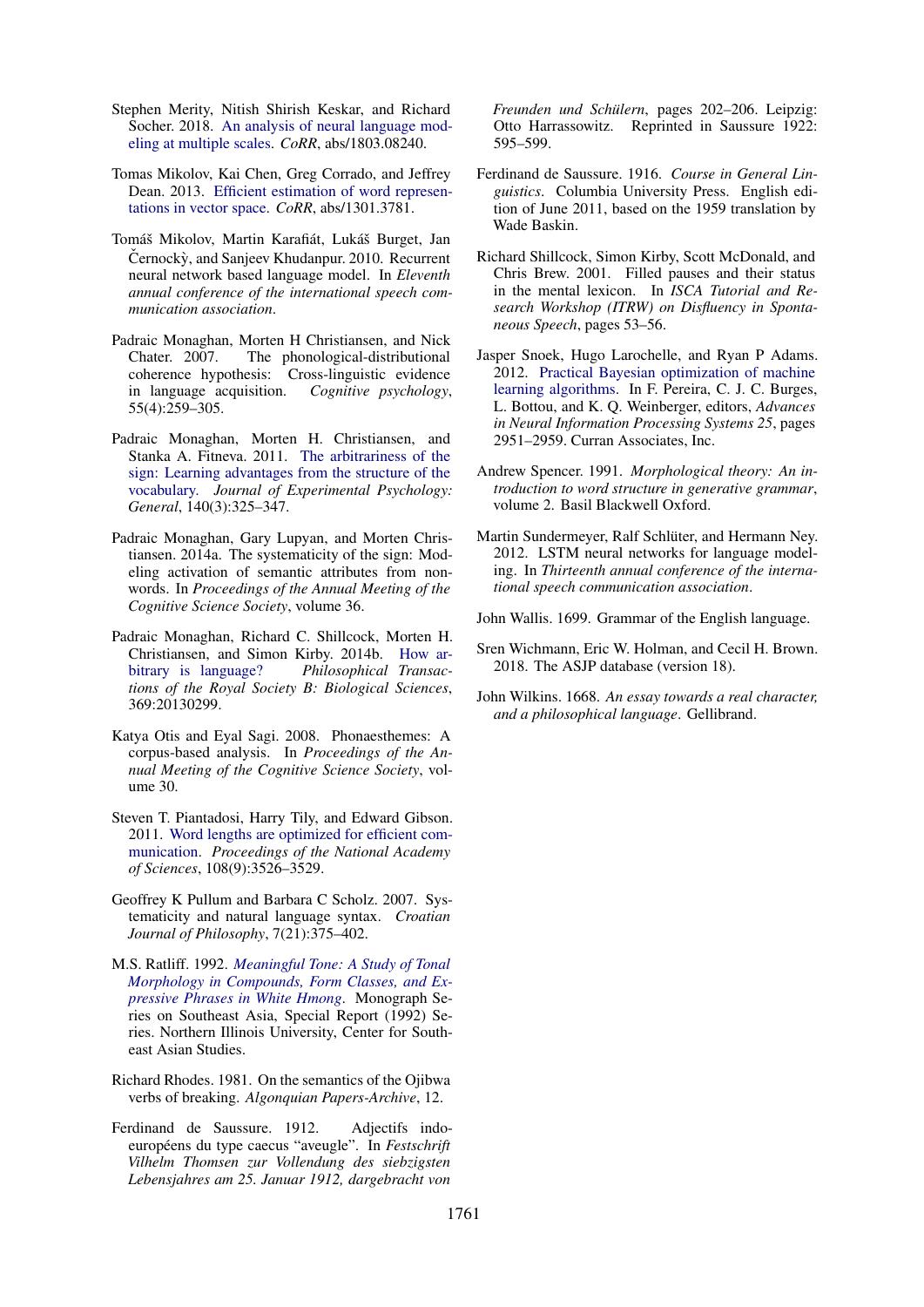<span id="page-11-0"></span>

| A        |        | <b>NorthEuraLex Results</b> |               | Language   | H(W)   | U(W   V) | U(W   V; POS) |
|----------|--------|-----------------------------|---------------|------------|--------|----------|---------------|
| Language | H(W)   | U(W   V)                    | U(W   V; POS) | kan        | 2.8412 | 0.23%    | $0.40\%$      |
| abk      | 2.8432 | 1.76%                       | $-0.26%$      | kat        | 3.1831 | 2.04%    | $1.06\%$      |
| ady      | 3.2988 | $2.00\%$                    | $0.50\%$      | kaz        | 3.0815 | 2.19%    | $-0.13%$      |
| ain      | 3.0135 | 0.54%                       | $-0.50%$      | kca        | 2.8779 | 2.93%    | 1.40%         |
| ale      | 2.5990 | 1.38%                       | 0.47%         | ket        | 3.3202 | 0.72%    | $0.30\%$      |
| arb      | 3.0872 | 1.74%                       | $-0.07%$      | khk        | 2.9746 | 0.57%    | 0.45%         |
| ava      | 2.8161 | $2.55\%$                    | $-0.22%$      | kmr        | 3.1292 | 2.22%    | 0.26%         |
| azj      | 3.0713 | $1.68\%$                    | $1.42\%$      | koi        | 3.2419 | 0.57%    | 0.25%         |
| bak      | 3.0652 | 2.17%                       | 0.44%         | kor        | 3.1600 | $1.66\%$ | $0.40\%$      |
| bel      | 3.1212 | 1.48%                       | $-0.37%$      | kpv        | 3.1685 | 1.71%    | 0.48%         |
| ben      | 3.2638 | $1.69\%$                    | $0.65\%$      | krl        | 2.8655 | 2.19%    | $-0.71%$      |
| bre      | 3.1430 | $0.57\%$                    | 1.43%         | lat        | 2.8102 | 1.36%    | $0.01\%$      |
| bsk      | 3.4114 | 0.17%                       | 0.10%         | lav        | 2.8679 | $0.60\%$ | $-0.10%$      |
| bua      | 2.8739 | 1.94%                       | 0.02%         | <b>lbe</b> | 3.0239 | $0.94\%$ | $-0.41%$      |
| bul      | 3.2150 | $1.63\%$                    | 0.19%         | lez        | 3.3717 | 3.34%    | 0.24%         |
| cat      | 3.1536 | 1.75%                       | 0.11%         | lit        | 2.8086 | $1.45\%$ | $-1.33%$      |
| ces      | 3.1182 | 1.74%                       | 0.19%         | liv        | 3.0825 | 1.11%    | $-1.34%$      |
| che      | 3.2381 | $-1.60%$                    | 0.62%         | mal        | 2.6773 | $1.90\%$ | 0.38%         |
| chv      | 3.1185 | 0.43%                       | 0.91%         | mdf        | 2.9186 | 1.24%    | $-0.07%$      |
| ckt      | 2.8968 | $1.60\%$                    | 0.47%         | mhr        | 2.9952 | $1.08\%$ | $1.20\%$      |
| cym      | 3.2752 | 1.42%                       | $0.86\%$      | mnc        | 2.5750 | $3.05\%$ | $-0.03%$      |
| dan      | 3.2458 | 0.66%                       | 0.57%         | mns        | 2.8001 | $1.03\%$ | $0.18\%$      |
| dar      | 3.2124 | 1.93%                       | $-0.37%$      | mrj        | 3.1771 | 1.74%    | 0.49%         |
| ddo      | 3.2711 | 2.15%                       | $-0.04%$      | myv        | 2.8785 | 1.61%    | 0.75%         |
| deu      | 2.9596 | 1.27%                       | $0.90\%$      | nio        | 2.8985 | 1.96%    | 1.46%         |
| ekk      | 2.9575 | $0.69\%$                    | $-1.55%$      | niv        | 3.4408 | 1.46%    | 0.45%         |
| ell      | 2.9141 | 0.15%                       | $0.89\%$      | nld        | 3.0407 | 1.56%    | $-0.40%$      |
| enf      | 3.0470 | $3.03\%$                    | $0.80\%$      | nor        | 3.0315 | 0.68%    | 0.21%         |
| eng      | 3.2126 | $0.88\,\%$                  | 0.70%         | olo        | 3.0151 | 1.38%    | 0.49%         |
| ess      | 2.7369 | $1.42\%$                    | 0.29%         | oss        | 3.2484 | $1.42\%$ | $-0.45%$      |
| eus      | 3.0070 | 0.71%                       | $-0.57%$      | pbu        | 3.2840 | 1.58%    | $-0.05%$      |
| evn      | 2.8434 | $1.34\%$                    | 0.64%         | pes        | 2.8443 | $1.63\%$ | $-0.17%$      |
| fin      | 2.8996 | 1.32%                       | 0.23%         | pol        | 3.3167 | $1.65\%$ | 0.27%         |
| fra      | 3.3423 | 1.17%                       | $-0.32%$      | por        | 3.2509 | 1.19%    | 0.10%         |
| gld      | 2.9055 | 2.31%                       | 0.26%         | ron        | 3.3667 | 0.43%    | $-0.99%$      |
| gle      | 3.1450 | 0.51%                       | $-0.36%$      | rus        | 3.3538 | 1.88%    | 0.17%         |
| heb      | 3.1407 | $1.26\%$                    | 0.79%         | sah        | 3.0002 | $-1.29%$ | $-0.37%$      |
| hin      | 3.0240 | 1.11%                       | 0.68%         | sel        | 2.8460 | 1.86%    | 0.76%         |
| hrv      | 3.0776 | $2.04\%$                    | $0.43\%$      | sjd        | 2.7920 | $-0.05%$ | 0.30%         |
| hun      | 3.2520 | 0.44%                       | 0.09%         | slk        | 3.1928 | $1.27\%$ | 0.46%         |
| hye      | 3.3416 | 1.84%                       | 0.38%         | slv        | 2.8685 | 2.13%    | $-0.40%$      |
| isl      | 3.0386 | 0.50%                       | $-0.71%$      | sma        | 2.5011 | $2.02\%$ | $-0.14%$      |
| ita      | 2.8409 | 2.18%                       | 0.57%         | sme        | 2.6746 | 2.10%    | $-0.17%$      |
| itl      | 3.4332 | 1.96%                       | 0.27%         | smj        | 2.5975 | $0.86\%$ | $-0.52%$      |
| jpn      | 2.8157 | $1.72\%$                    | 0.53%         | smn        | 2.9281 | 1.50%    | 0.22%         |
| kal      | 2.5255 | 1.34%                       | 0.02%         | $\rm{s}ms$ | 2.7608 | $1.06\%$ | $-0.56%$      |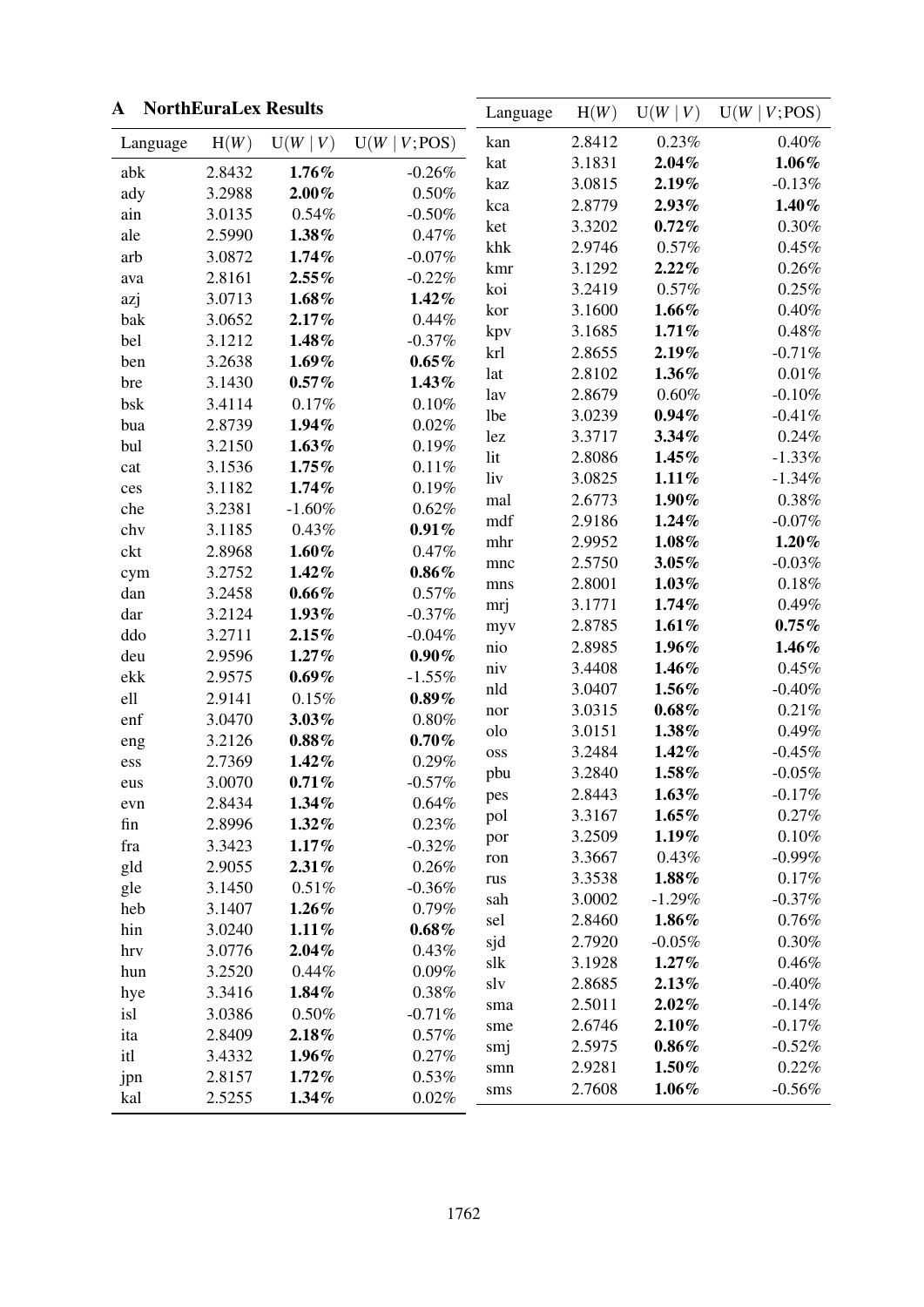| Language | H(W)   | U(W   V)  | U(W)<br>$V$ ; POS)                                   | Language | H(W)   | U(W;V) | U(W;V)<br>POS) |
|----------|--------|-----------|------------------------------------------------------|----------|--------|--------|----------------|
| spa      | 2.9777 | $1.91\%$  | $2.07\%$                                             | eng      | 3.2126 | 0.0284 | 0.0226         |
| sqi      | 3.3473 | 0.22%     | $0.69\%$                                             | ess      | 2.7369 | 0.0388 | 0.0076         |
| swe      | 2.8600 | $0.64\%$  | $-0.44\%$                                            | eus      | 3.0070 | 0.0214 | $-0.0166$      |
| tam      | 2.6851 | $-0.19\%$ | $-0.63%$                                             | evn      | 2.8434 | 0.0382 | 0.0175         |
| tat      | 3.1365 | $1.50\%$  | 0.17%                                                | fin      | 2.8996 | 0.0384 | 0.0063         |
| tel      | 2.8458 | $0.06\%$  | $-1.34%$                                             | fra      | 3.3423 | 0.0392 | $-0.0104$      |
| tur      | 2.9646 | 1.93%     | 0.81%                                                | gld      | 2.9055 | 0.0670 | 0.0073         |
| udm      | 3.1042 | $2.72\%$  | $0.37\%$                                             | gle      | 3.1450 | 0.0161 | $-0.0111$      |
| ukr      | 3.1135 | $1.46\%$  | 0.48%                                                | heb      | 3.1407 | 0.0396 | 0.0243         |
| uzn      | 3.0624 | $1.26\%$  | 0.13%                                                | hin      | 3.0240 | 0.0336 | 0.0200         |
| vep      | 3.2055 | $2.53\%$  | $1.21\%$                                             | hrv      | 3.0776 | 0.0627 | 0.0127         |
| xal      | 3.2090 | $1.50\%$  | $0.51\%$                                             | hun      | 3.2520 | 0.0143 | 0.0029         |
| ykg      | 2.9680 | $1.79\%$  | $0.65\%$                                             | hye      | 3.3416 | 0.0615 | 0.0125         |
| yrk      | 2.8453 | $1.97\%$  | $0.49\%$                                             | isl      | 3.0386 | 0.0153 | $-0.0208$      |
| yux      | 3.0704 | $-0.29%$  | $-0.18%$                                             | ita      | 2.8409 | 0.0618 | 0.0153         |
|          |        |           |                                                      | itl      | 3.4332 | 0.0674 | 0.0090         |
|          |        |           | Table 3: NorthEuraLex languages and p-values of sys- | jpn      | 2.8157 | 0.0485 | 0.0141         |

kal

kan

2.5255

2.8412

0.0340

0.0066

0.0005

0.0111

0.0325  $-0.0039$ 0.0387 0.0100 0.0128 0.0078 0.0077 0.0122 0.0148  $-0.0195$ 0.0002  $-0.0027$  $-0.0119$ 0.0077  $-0.0354$  $-0.0401$ 0.0097  $-0.0021$ 0.0348  $-0.0006$ 0.0048 0.0151  $0.0208$ 0.0408 0.0147  $-0.0118$ 0.0061

Table 3: NorthEuraLex languages and p-values of systematicity. Bold entries are statistically significant at  $p < 0.05$ , after Benjamini-Hochberg (1995) correction.

|          |        |           |              | kat | 3.1831 | 0.0649 |
|----------|--------|-----------|--------------|-----|--------|--------|
| Language | H(W)   | U(W;V)    | U(W;V   POS) | kaz | 3.0815 | 0.0676 |
| abk      | 2.8432 | 0.0500    | $-0.0071$    | kca | 2.8779 | 0.0843 |
| ady      | 3.2988 | 0.0661    | 0.0158       | ket | 3.3202 | 0.0240 |
| ain      | 3.0135 | 0.0161    | $-0.0150$    | khk | 2.9746 | 0.0170 |
| ale      | 2.5990 | 0.0358    | 0.0117       | kmr | 3.1292 | 0.0694 |
| arb      | 3.0872 | 0.0538    | $-0.0020$    | koi | 3.2419 | 0.0185 |
| ava      | 2.8161 | 0.0717    | $-0.0059$    | kor | 3.1600 | 0.0524 |
| azj      | 3.0713 | 0.0517    | 0.0429       | kpv | 3.1685 | 0.0542 |
| bak      | 3.0652 | 0.0666    | 0.0130       | krl | 2.8655 | 0.0629 |
| bel      | 3.1212 | 0.0462    | $-0.0110$    | lat | 2.8102 | 0.0381 |
| ben      | 3.2638 | 0.0553    | 0.0206       | lav | 2.8679 | 0.0172 |
| bre      | 3.1430 | 0.0181    | 0.0444       | lbe | 3.0239 | 0.0285 |
| bsk      | 3.4114 | 0.0057    | 0.0034       | lez | 3.3717 | 0.1126 |
| bua      | 2.8739 | 0.0558    | 0.0007       | lit | 2.8086 | 0.0409 |
| bul      | 3.2150 | 0.0523    | 0.0060       | liv | 3.0825 | 0.0342 |
| cat      | 3.1536 | 0.0550    | 0.0032       | mal | 2.6773 | 0.0508 |
| ces      | 3.1182 | 0.0543    | 0.0055       | mdf | 2.9186 | 0.0363 |
| che      | 3.2381 | $-0.0519$ | 0.0194       | mhr | 2.9952 | 0.0325 |
| chv      | 3.1185 | 0.0135    | 0.0282       | mnc | 2.5750 | 0.0785 |
| ckt      | 2.8968 | 0.0464    | 0.0131       | mns | 2.8001 | 0.0289 |
| cym      | 3.2752 | 0.0464    | 0.0275       | mrj | 3.1771 | 0.0552 |
| dan      | 3.2458 | 0.0214    | 0.0183       | myv | 2.8785 | 0.0463 |
| dar      | 3.2124 | 0.0621    | $-0.0114$    | nio | 2.8985 | 0.0569 |
| ddo      | 3.2711 | 0.0702    | $-0.0013$    | niv | 3.4408 | 0.0504 |
| deu      | 2.9596 | 0.0377    | 0.0261       | nld | 3.0407 | 0.0474 |
| ekk      | 2.9575 | 0.0203    | $-0.0438$    | nor | 3.0315 | 0.0206 |
| ell      | 2.9141 | 0.0044    | 0.0252       |     |        |        |
| enf      | 3.0470 | 0.0923    | 0.0233       |     |        |        |